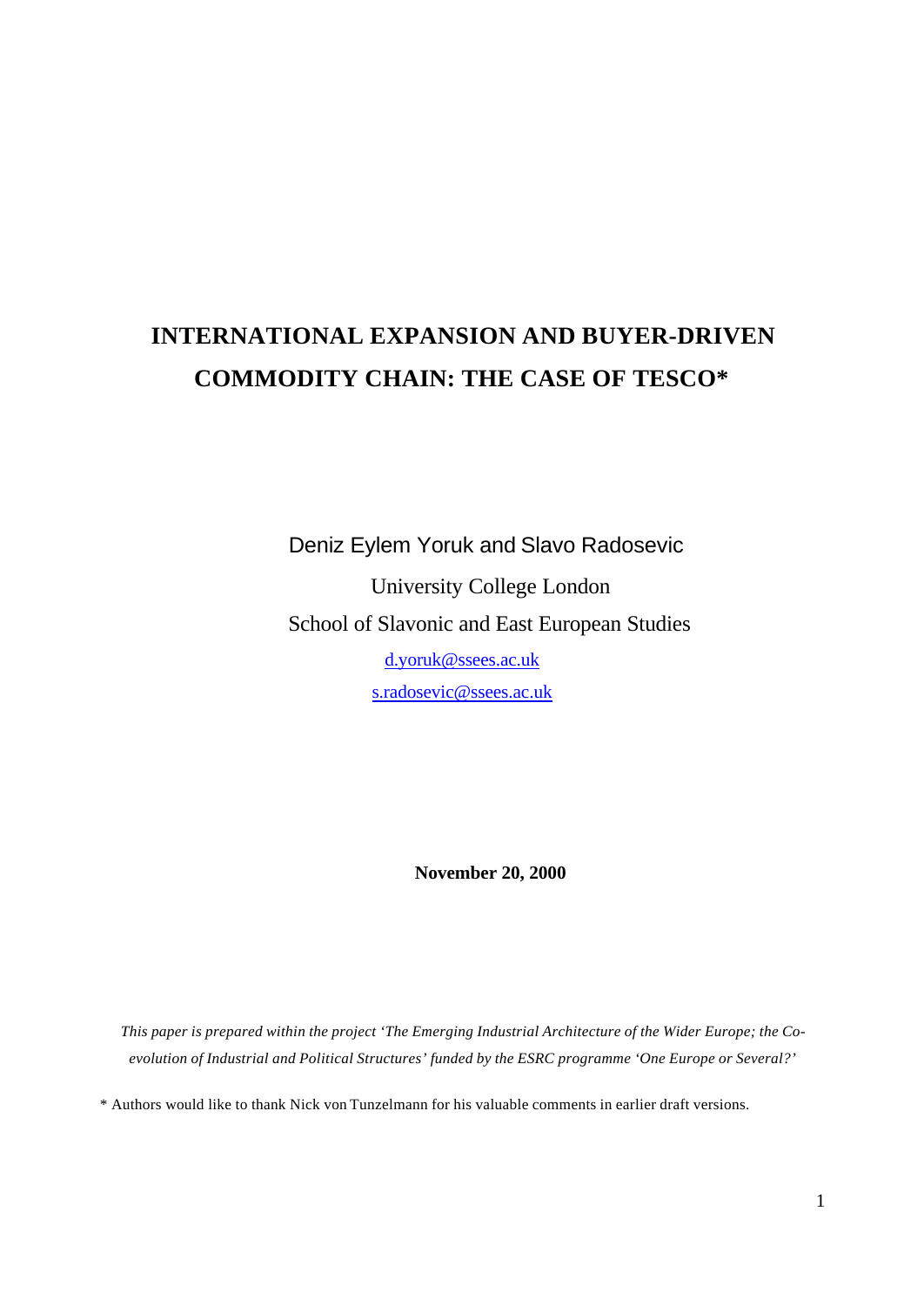# **1. Introduction**

l

Following the collapse of Communism, central European countries have experienced an invasion of foreign investment in many sectors. The sectors that target consumers directly have found an opportunity to gain market share with considerable long-term profit potential. Thus, investments by western retailers are quite large when compared to other industries<sup>1</sup>. These multinationals have changed traditional shopping customs by introducing a western shopping culture through product variety and modern store formats. Of these, Tesco is the UK retailer with firm-specific advantages that it carries from the UK retail market to the central European markets. The saturation of the UK retail market led Britain's largest retailer in terms of market share and the world's biggest e-grocer to venture into foreign markets. It began with unsuccessful trials in Ireland (in the 1970s) and France, with rout these experiences led Tesco to look to the emerging markets for further growth while aiming to retain and consolidate its leading position in the UK. Particularly in Central Europe, the slow progress of privatisation has placed restrictions on the choice of location, since the city centres, potentially the most attractive places, are still owned by local governments who prefer to subsidise single-product stores through low rents (McKinsey Co. 2000). Tesco, therefore, took the approach of taking over local chains in Hungary and Poland, and a US chain of Kmart in the Czech Republic and Slovakia, as a mode of entry. After it gained experience in market of these economies through these acquisitions, it continued to expand through greenfield investments, i.e. the construction of new hypermarkets in suburbs, again as a result of local government policies followed in zoning in the cities (Beckmann 1999).

Tesco's operations in these countries demonstrate the market-seeking motives of the foreign investor's expansions. In driving for this goal, they have a strong influence on the production and distribution structures within these countries through their business strategies. Tesco is a good example of such a buyer-driven commodity chain. It is playing a significant role in the development of the Central European retail market. It expedites the introduction of IT systems used in the retail sector and helps to change attitudes through training programmes for staff in line with its customer service philosophy.

<sup>&</sup>lt;sup>1</sup> The number of European retailers in Poland is seventeen, dominated by Germany and France across a spectrum of superstores, supermarkets, hypermarkets and discounters. Eight are hypermarket operators, Carrfeour, Metro, Ahold & Alkauf, Auchan, Dohle, E.Leclerc, Casino & Promodes and Tesco (Ankers, G., E. Gerova, et al. 1999).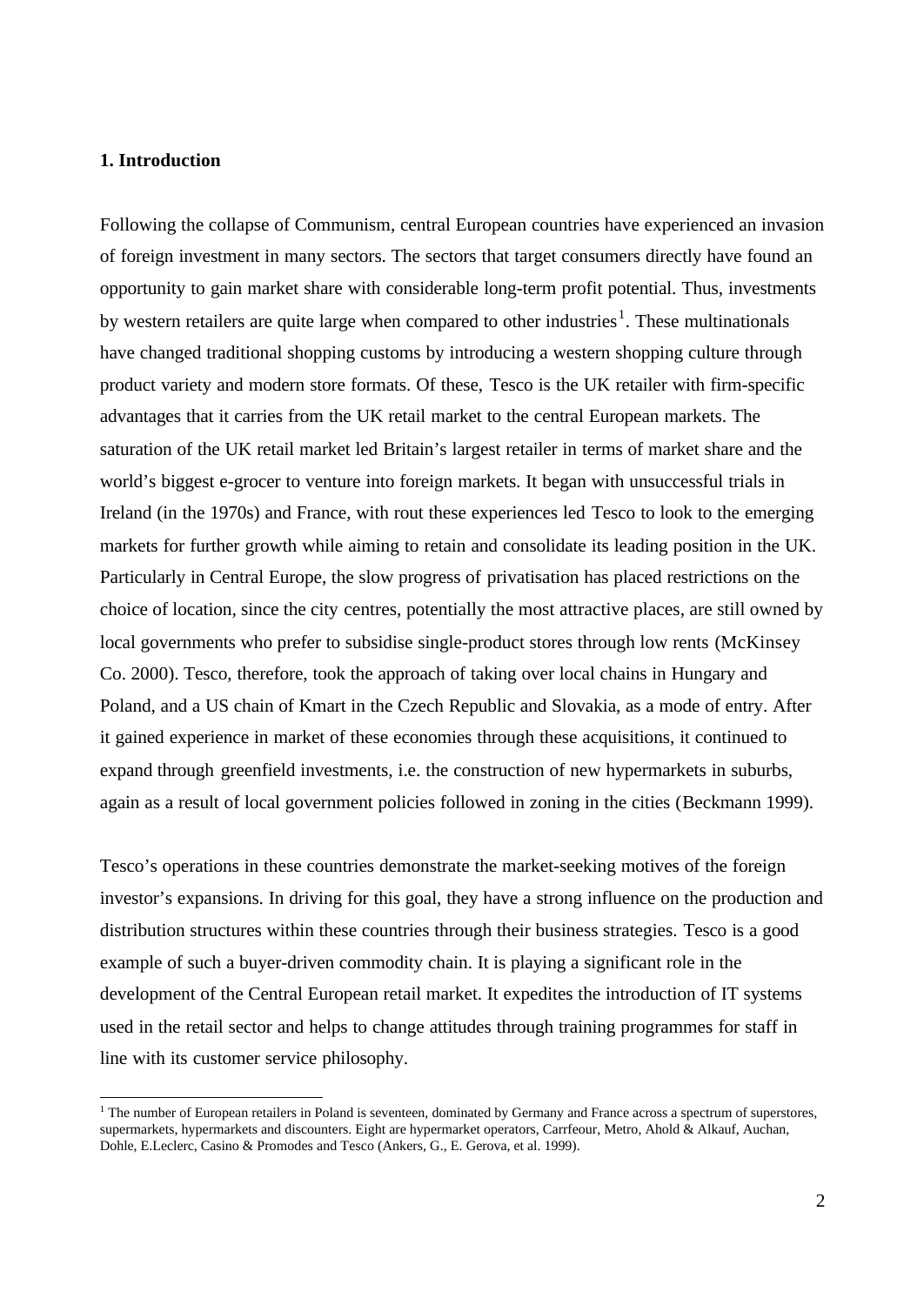The 'own-brand' policy of Tesco also affects its relationships with its suppliers, who are expected to facilitate the involvement of local producers in the networks. The cultural habits of the people, for instance to drink a national beer or to buy locally produced items, forces Tesco and other retailers to set up supply chains with local suppliers. In addition, Tesco has sought to add its existing UK suppliers to its supply chains by encouraging them to open branches in these European countries.

This paper discusses how a multinational retailer can be successful in establishing itself in the emerging markets of central Europe by selectively exporting the strategies and first-mover advantages it holds/enjoys in its home market, and how host-country firms are influenced by its operations, particularly by the establishment of its (local) commodity chain. Also, the choice of entry mode and the choice of different strategies for different locations will also be examined. In essence, Tesco's move into Central Europe illustrates the role of network-based knowledge and communications technology in the buyer-driven commodity chain.

The paper is organised as follows. The next section examines the profile of Tesco UK; it looks at how it exploited first mover advantages in its home country, its performance, business philosophy and strategies, what makes it different and the role of information technologies in its business. The third section details the international expansion of Tesco, focusing on first its failures and then the evolution of expansion in Central Europe. The fourth section reviews the buyer-driven literature, regarding the relationships of Tesco with its suppliers and regarding its distribution system. The fifth part concludes the paper.

# **2. Profile of Tesco UK**

Eighty years ago, in 1919, Jack Cohen opened a market trader's stall in the impoverished East End of London, and became known for his cut-price approach to retailing. He managed to cope with adverse world economic conditions and subsequently with rapidly changing technology, increasingly sophisticated consumers and competition. In 1924, in partnership with, TE Stockwell, a tea company, Tesco was born and Cohen developed his Tesco shops (Tesco PLC 2000). Tesco has grown steadily since then. In recent times, major changes occurred under the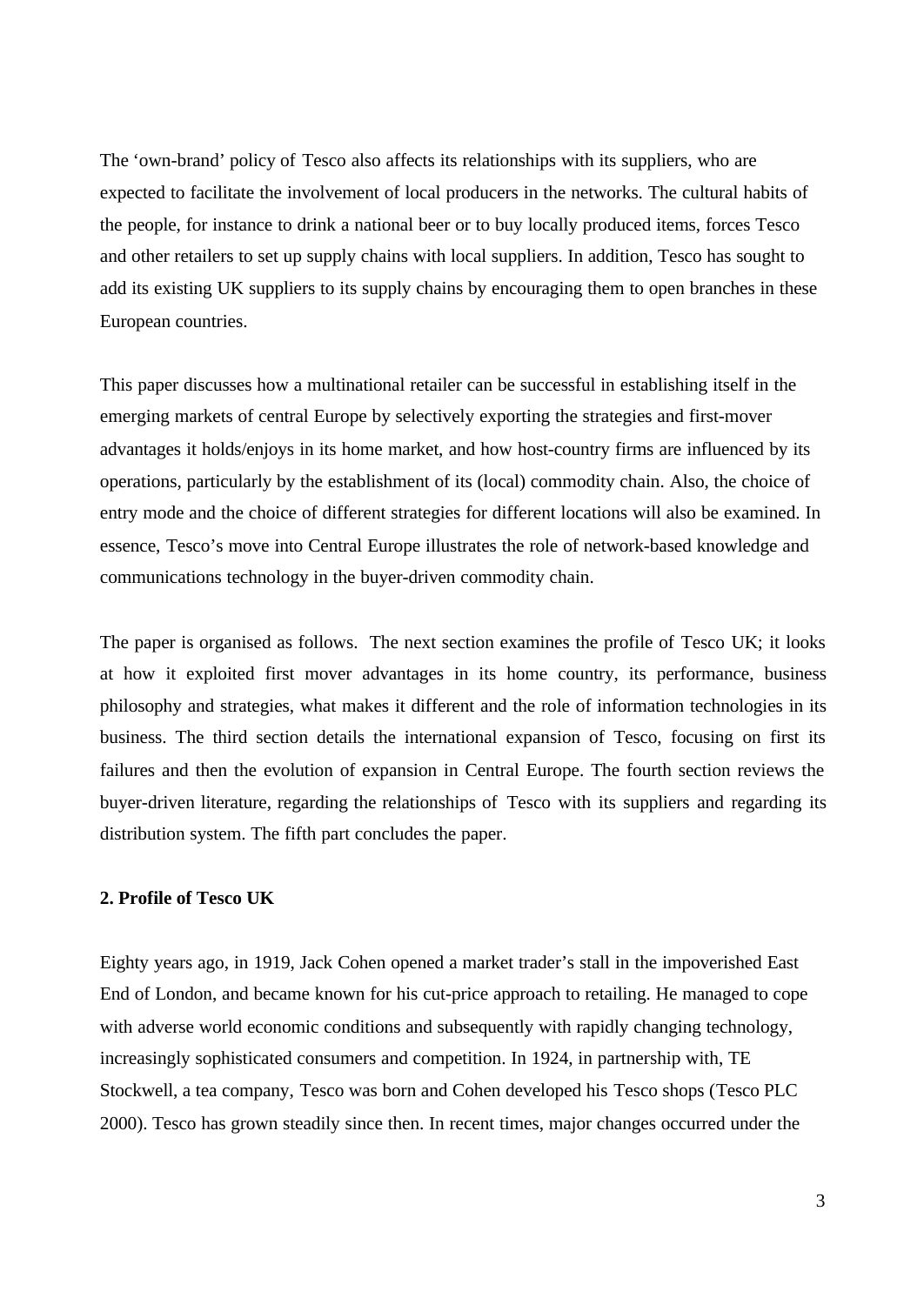chairmanship of Lord (Ian) MacLaurin who was chairman of Tesco for 12 years from 1985 to 1997. His career spanned 38 years in Tesco, during which he played a critical role in the company's transition by introducing the Green Shield stamps in1977, which became a widely popular loyalty scheme. From this time, Tesco was the retailer who continuously developed or introduced novelties in the retail market, picking up so-called 'first-mover advantages' (Lieberman and Montgomery 1988).

The penetration of European discount retailers into the UK market in the 1980s at first was problematic for Tesco, but it managed to circumvent this through the introduction of new policies such as its own-brand economy product range. Terry Leahy, who was the mastermind behind this new scheme, took over the chairmanship in 1997. 'If there is a difference between the two [CEOs] it must be that while MacLaurin was building an efficient and customer-focused retailer in the UK, the 41-year-old Leahy has ambitions to conquer the globe.' (Hollinger 1998). However, the company had two unsuccessful experiences in its first attempts at investments abroad, in Ireland and France. Today the growing business in Central Europe has made the company more confident about global expansion. As the IT director Ian O'Reilly said 'If we do not do it, then ultimately we will die' (Hollinger 1998).

# **2.1. First mover advantage**

Tesco is seen as the most innovative food retailer in the UK retail market, enjoying the advantages of a first mover but also striving to avoid the disadvantages that become advantages to followers (Lieberman and Montgomery 1988), such as retaining its trained staff. Its history is rich in innovative activities. It was one of the first food retailers to develop large supermarkets in the UK; it was the first to launch a cut-price policy which led to serious price wars; it was the first to introduce the card-based loyalty scheme, and was the first to add financial services to it; and finally it has become the first to launch electronic shopping in the mid-1990s. Through the effective use of information technologies, it was the first retailer to introduce a completely automated replenishment system, aimed at linking in suppliers, and use an advanced scanning programme (barcode reader) from Siemens Nixdorf, aimed at cutting cashier training by up to 60 percent while simultaneously detecting the available stock in the supermarkets. Tesco was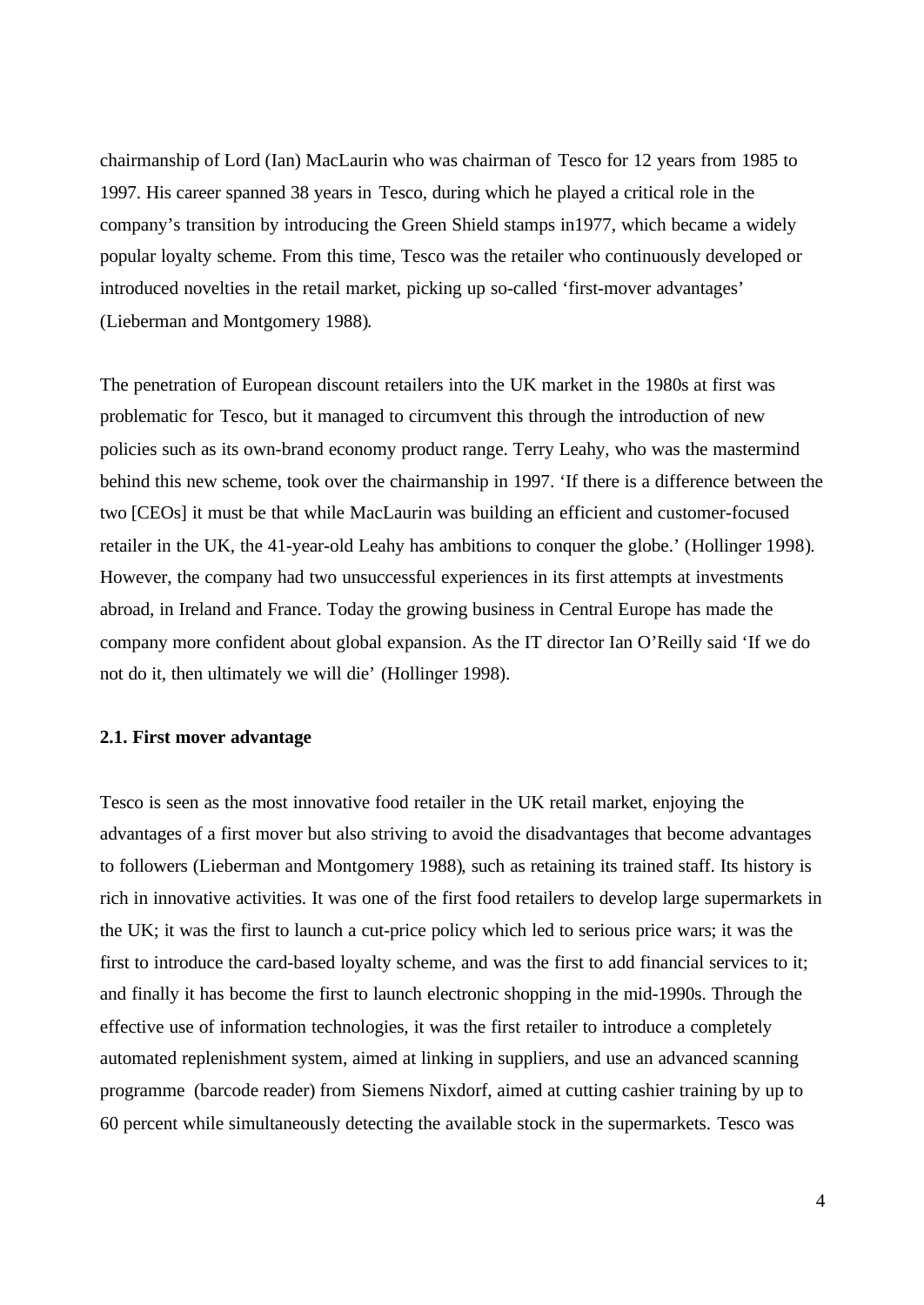one of the first supermarkets to pursue a policy of organic food as opposed to GM food, for two reasons: response to consumer demand for organic food, and use of local sources, which are GM-free suppliers, wherever possible (Greenpeace 1999)<sup>2</sup>.

The three most important advances were the introduction of cut-price products under its own brand name in 1993, the introduction of a customer loyalty programme with the Tesco Clubcard which was followed by the rival UK chains like Sainsbury and Safeway, and lastly the introduction of internet shopping. Also noteworthy was the launch of its first credit card in 1997 through a joint venture with the Royal Bank of Scotland, which offers points towards its loyalty programme and so has supported the latter. Referring to all these innovations and efforts, IT director, Ian O'Reilly said that they wanted the advantages of being first mover, despite this helping the competition somewhat (Hollinger 1998). Until the follower retailers adapt these novelties to their markets, Tesco is able to exploit the advantages arising from their pre-emptive investments.

Terry Leahy, the current chief executive, but the then marketing director, was appointed to launch the own label range and the Tesco Clubcard loyalty scheme. His ambition to transform Tesco into a one-stop sort of shopping mall shapes the outlook of the company as a whole (Hollinger 1999). Though it would be inappropriate to assert that just one person was responsible for company enhancement, this case demonstrates the importance of an employment strategy (to be discussed below) and good management as determinants of corporate strategy.

#### **2.2. Performance**

l

Tesco sees 'market share' as the key business driver and aims for life-time loyalty from its customers (ICL 2000). Tesco has improved its market share in the UK from 10.4% (1992) to

 $^2$  John Burry, the commercial director of Tesco in the Czech Republic, says his supermarket chain tries not to sell GM products, since they know from the UK studies that customers do not want GM products and such products must be suitably labelled (van Os, A. 1999). Tesco tested consumer demand by selling organic food at the same price as non-organic food (GM-food) in 1996 to analyse the choice of the consumer. Similar trials in Central European countries would prevent a reflection of UK customers' tendencies on the Central European customers and would give a clear idea about the attitudes of the Central European customers toward GM foods.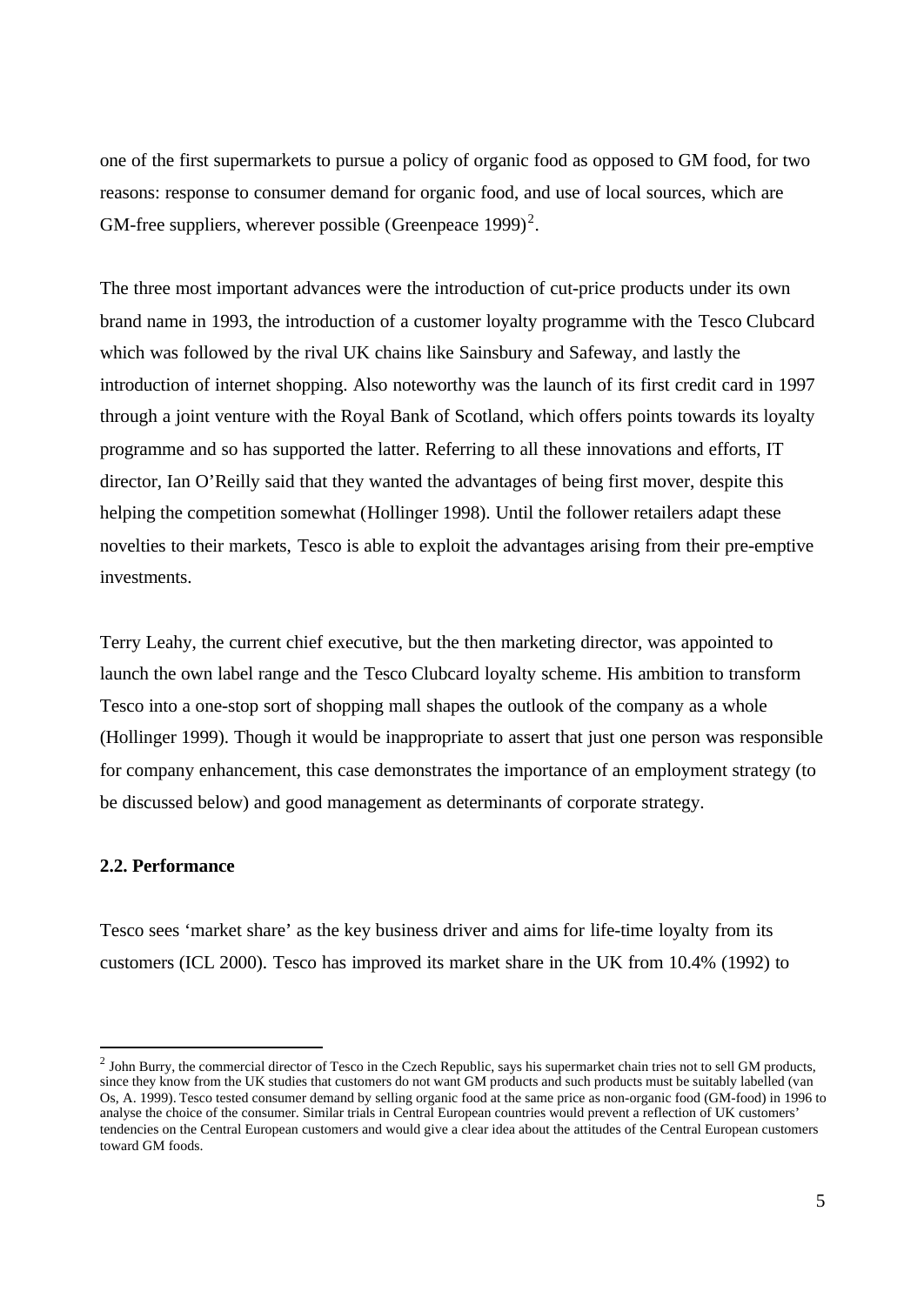15.2% (1998) and has undergone considerable growth as a conspicuous result of being a pioneer in the UK consumer market. This is discernible in its turnover and profit (see Table 1).

| Year             | Turnover $(fm)$ | Group operating | Market share |
|------------------|-----------------|-----------------|--------------|
|                  | (exc.VAT)       | profit $(f_m)$  |              |
| 1992-1993        | 7,581           | 496             | 10.4%        |
| 1993-1994        | 8,600           | 521             | 10.7%        |
| 1994-1995        | 10,101          | 617             | 12.0%        |
| 1995-1996        | 12,094          | 724             | 13.7%        |
| 1996-1997        | 13,887          | 774             | 14.5%        |
| 1997-1998        | 16,452          | 817             | 15.2%        |
| % change         | $+117%$         | $+65%$          | $+46%$       |
| 1992-3 to 1997-8 |                 |                 |              |

Table 1. Group turnover and operating profit 1992-1998

Source: Tesco Annual Report 2000 and www.bized.ac.uk/compfact/tesco/tescoindex.htm 1996- 2000.

The group as a whole had a turnover of £18.8bn in 2000, 9.5% higher than its 1999 turnover and its pre-tax profits were 8.4% higher at £955million in 2000 (see Tables 2 and 3). Tesco has a market capitalisation of £14.2bn. Some of the key financial ratios relating to the 1997-98 financial year show the burgeoning position of Tesco: return on capital employed of 18.4%; turnover per employee at £146,404; profit per employee at £8,660 and return on shareholder's fund at 21.4%. Its capital expenditure was £758m in 1997-98, and £841m in 1998-99, which went mainly on investments in the UK (£737m), and also Ireland (£63m) and Central Europe (£41m) (www.bized.ac.uk). In 2000, the Group capital expenditure has risen to £1.488m, of which £313m was spent in Europe, £186m in Asia, and an extra £35m added to its home shopping policy, with plans to increase this figure to around £1.6bn in 2000 (Reuters 2000), (Tesco PLC 2000).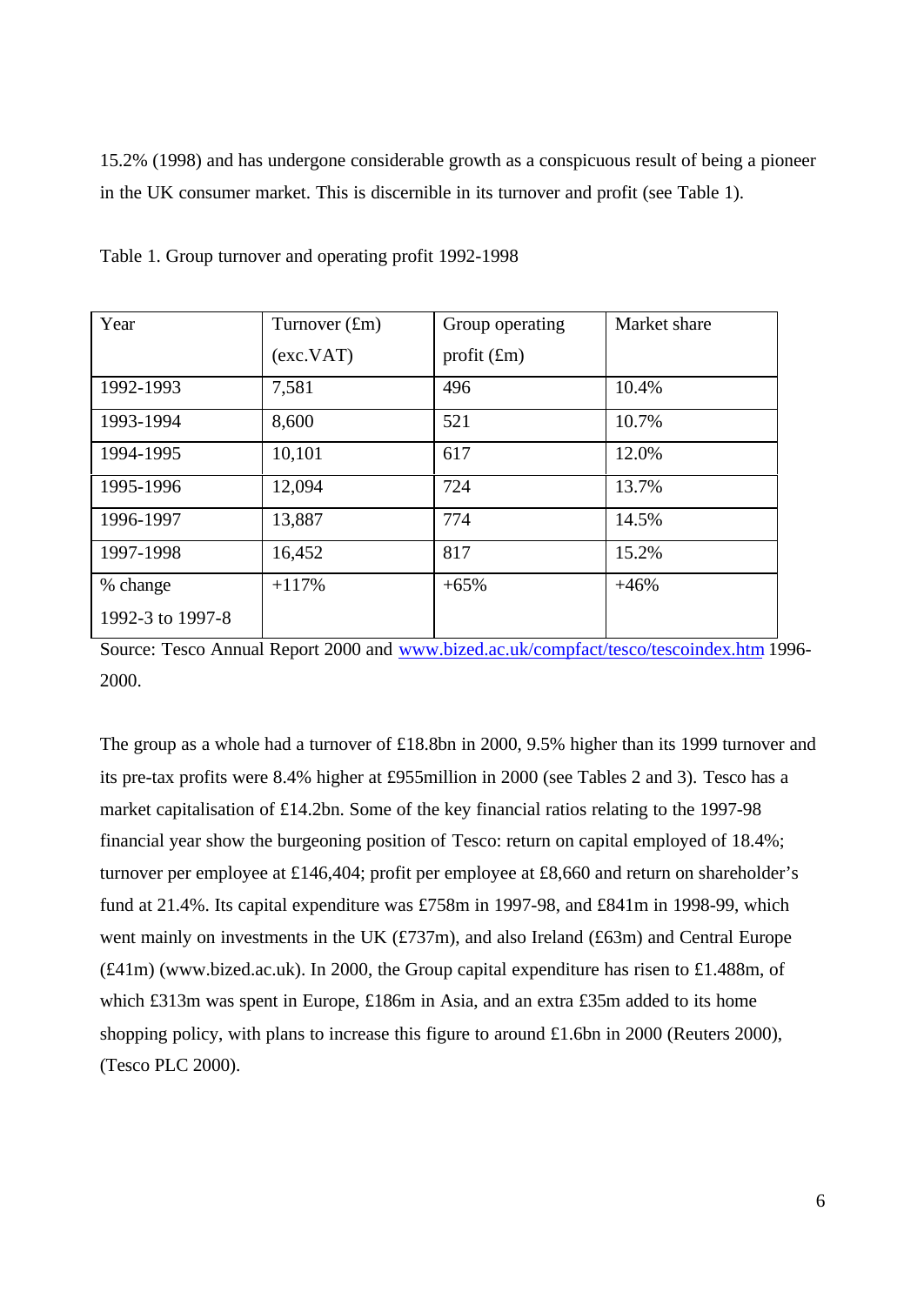|                        | 1996   | 1997   | 1998   | 1999   | 2000   |
|------------------------|--------|--------|--------|--------|--------|
| Group Sales (inc.VAT)  | 13,028 | 14,984 | 17,477 | 18,546 | 20,358 |
| Turnover (exc.VAT)     | 12,094 | 13,887 | 16,452 | 17,518 | 18,796 |
| Pre-tax Profits $(fm)$ | 681    | 750    | 817    | 881    | 955    |
| Capital expenditure    | 666    | 758    | 841    | 1,067  | 1,488  |
| Operating cash flow    | 1,046  | 1,219  | 1,156  | 1,321  | 1,513  |
| Earning per share (p)  | 7.30   | 7.83   | 8.70   | 9.37   | 10.18  |

Table 2. Basic Financial Record (year ended February 28<sup>th</sup>)

Source: Tesco Annual Report 2000

Table 3: Sales growth and operating profit 1999-2000

|                       |                                | change in |
|-----------------------|--------------------------------|-----------|
|                       | sales (inc.VAT) turnover (exc. |           |
|                       | growth (%)                     | VAT) (%)  |
| luк                   | 7.4                            | 7.1       |
| <b>Rest of Europe</b> | 18.8l                          | 6.3       |
|                       | 6.1 (in local                  |           |
| -Republic of Ireland  | currency)                      | n.a       |
|                       | 76.8 (at                       |           |
|                       | constant                       |           |
| -Central Europe       | exchange rate)                 | n.a.      |
| Asia                  | 192                            | 50        |
| Total                 | 9.7                            |           |

Source: Tesco Annual Report and financial statements 2000.

Every year Tesco opens new stores worldwide. In 1999, 39 stores added 2.5m sq.ft of new selling space of which 1.6m sq.ft. was international, and 3.8m sq.ft more are planned for 2000, of which 2.8m sq.ft (73.6%) will be overseas (Tesco PLC 31.03.2000). Already 30% of Tesco's selling space is outside the UK (see Table 4).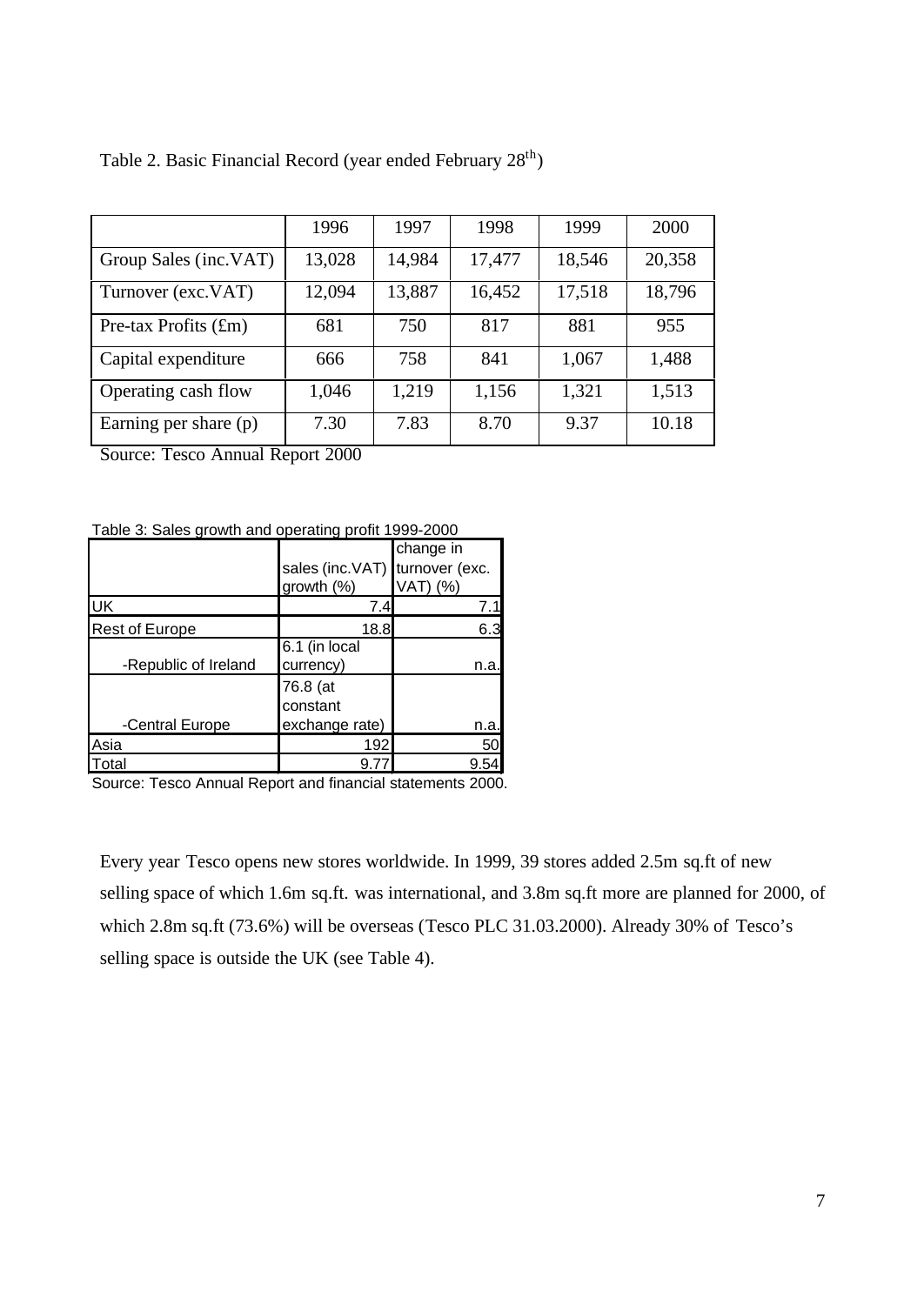| Luibpe and in Asia, 1999, OR, 2000 |           |                    |                     |                  |  |  |
|------------------------------------|-----------|--------------------|---------------------|------------------|--|--|
|                                    | number of | sales area         | new stores          | planned openings |  |  |
| country                            | stores    | $(000sq$ ft)       | opened in 1999      | in 2000          |  |  |
| Hungary                            | 39        | 980                |                     | 6                |  |  |
| Poland                             | 34        | 690                | 3                   | 6                |  |  |
| Czech Rep.                         | 10        | 980                | $\overline{2}$      | $\overline{2}$   |  |  |
| Slovakia                           | 8         | 620                | っ                   | 3                |  |  |
| <b>CE Total</b>                    | 91        | 3,270              | 11 (1,3m sq ft)     | 17               |  |  |
| Thailand                           | 17        | 2,100              | 3                   | 7 (34 by 2002)   |  |  |
|                                    |           |                    |                     | 5 (50 hyper-     |  |  |
|                                    |           |                    |                     | markets in the   |  |  |
| South Korea                        | 2         | 200                |                     | next 5 years)    |  |  |
|                                    |           |                    | first store to open |                  |  |  |
| Taiwan                             | O         | sites identified:3 | in 2001             |                  |  |  |
| Rep.Ireland                        | 75        | 1,600              |                     |                  |  |  |
|                                    |           |                    |                     | (38 opened in    |  |  |
| <b>UK</b>                          | 659       | 16,895             | 14                  | 2000)            |  |  |
| Total                              | 844       | 24,065             | 28                  | 31               |  |  |

Table 4: Comparison between operations of Tesco in Republic of Ireland, Central Europe and in Asia, 1999; UK, 2000

Source: Tesco Annual Report 1999, 2000.

As of January 24, 2000, Tesco had achieved strong sales growth, strong hypermarket growth internationally, and a tenfold increase in e-commerce (Tesco PLC 2000) (see Table 3, 5 and 6). The current company focus is on concentrating on non-food items by increasing its market share to 3% and doubling this over the next four years (Tesco PLC 2000). The main reason behind this policy in non-food business is the price-war in the UK retail market (Finch 1999), which squeezes performance margins, especially when compared to performance in foreign markets.

|                  | Central<br>Europe* | Asia** |    |
|------------------|--------------------|--------|----|
| 1997             |                    |        |    |
| 1998             |                    |        |    |
| 1999             | 19                 |        | 19 |
| 2000 forecast*** | 69                 |        |    |

Table 5:Total number of hypermarkets of Tesco abroad

Source: Annual Report 1999, Tesco.

\* All the hypermarkets in CE were opened by Tesco.

\*\*The retailing chains in Asia have already had hypermarkets when Tesco acquired these chains. So, the new hypermarkets by Tesco are constructed in 2000. \*\*\*The numbers means that 50 and 42 more hypermarkets will be opened

in CE and in Asia respectively in 2000.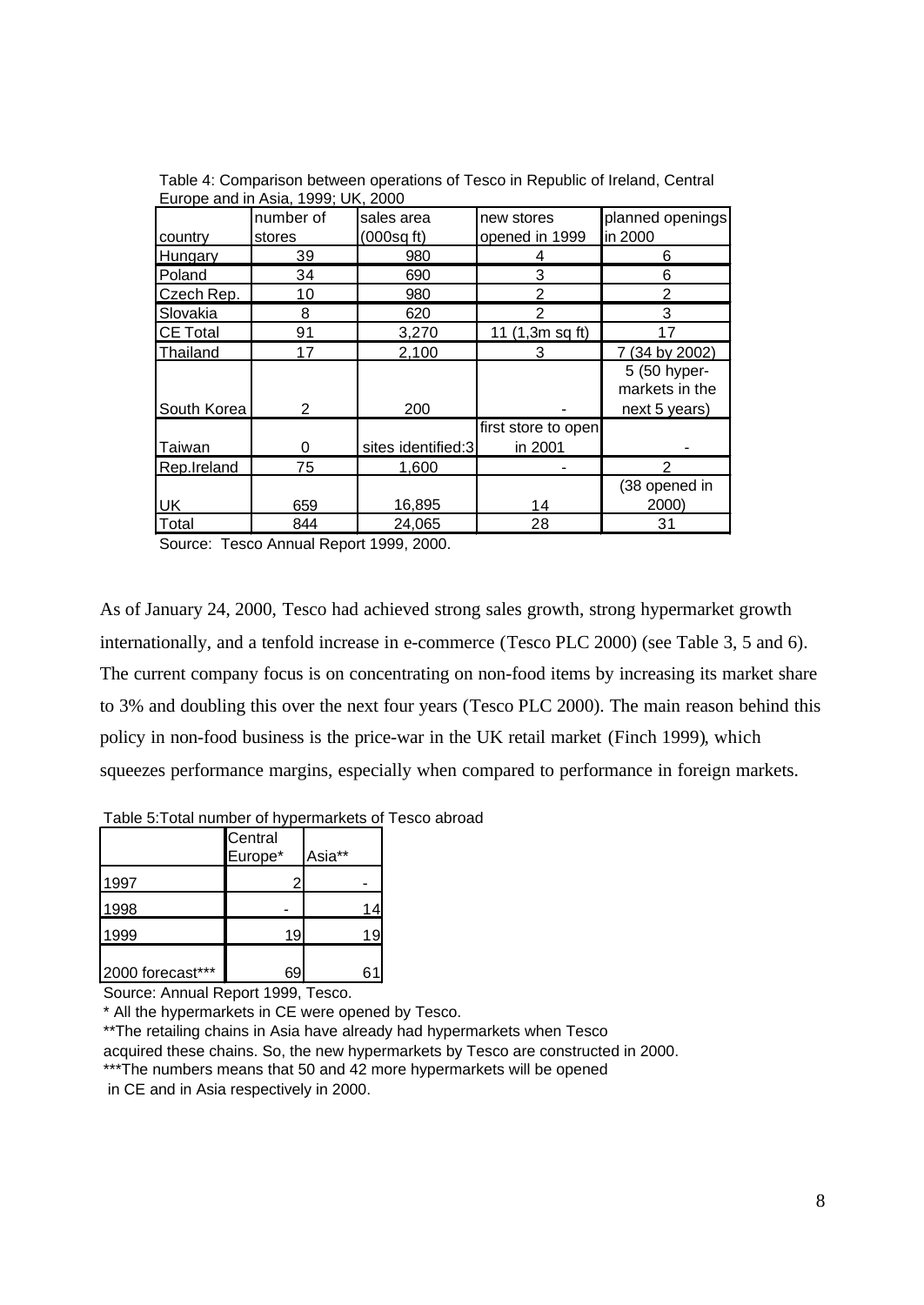Table 6: Growth in grocery homeshopping customers

|      | Number of |
|------|-----------|
| vear | customers |
| 1998 | 12.000    |
| 1999 | 13.500    |
| 2000 | 370,000   |

Source: Tesco Annual Report, 2000.

#### **2.3. Philosophy**

Tesco's business philosophy is based on 'customer services', whose components can be depicted as a pyramid with a cumulative perspective from bottom to top (see Figure 1). The chief executive, Terry Leahy, who has been with Tesco since 1979, believes that "the biggest challenge for any business is to keep in touch with customers and be aware of how their needs are changing and be able to respond quickly to their changing needs." (Tesco, 2000).

Figure 1: Business Philosophy: Customer Services



Source: www.bized.ac.uk/compfact/tesco/tescoindex.htm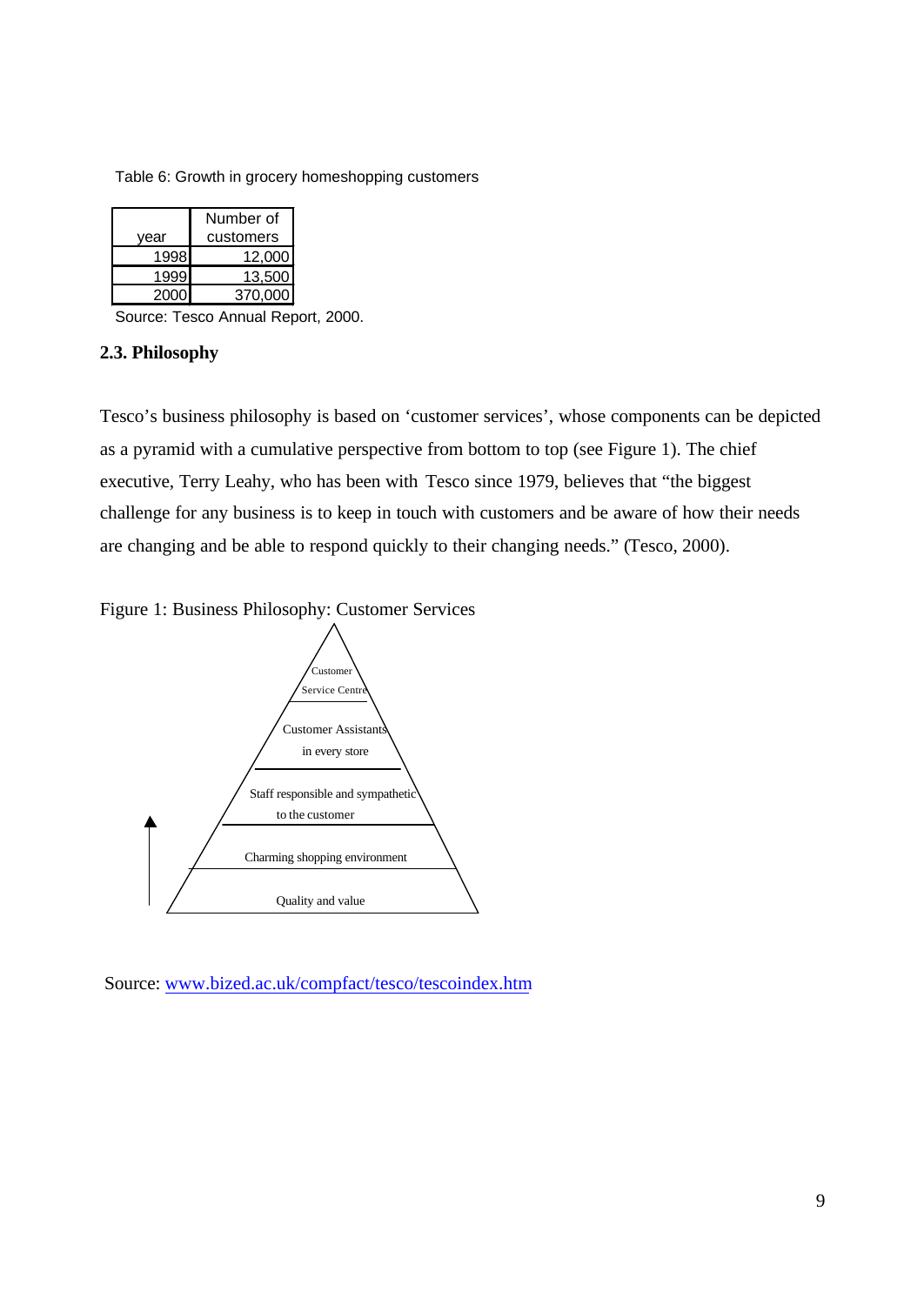With this orientation to the customer, quality and value constitute the basis for customer services. The shopping environment and the staff are the elements for attracting customers. Customer assistants deal with the customer needs and demands at each store and the customer service centre is responsible for developing customer services policies. The staff constitutes an important part of Tesco's policies in terms of its training, motivation through rewards, welfare and safety. Basically, training to provide 'First Class Service' is given to everyone in the store from the store manager to the general assistants, through an intensive in-house training programme in order to provide outstanding customer services. This is primarily done by getting the staff to think, in a structured way, about the store from a customer's point of view and by encouraging positive attitudes towards customers all times. The long-term objective is to develop all their senior management from new people they take on, an objective at the heart of 'entrepreneurship' at Tesco. There are also "A" level and Degree level management entry programmes for staff. At any one time, there are 2000 trainees world-wide on Options Schemes for store staff, 500 on Select Schemes for Section Managers and 130 graduates on Excel Schemes to develop managers internationally (Tesco PLC 2000). Apart from certain positions, no specific requirements are demanded when recruited staff since the opportunities given to people who are enthusiastic enough to develop themselves are numerous. For these potential frontline managers, Tesco invests £15m a year (Tesco PLC 2000). For instance, the Hungarian Commercial Director of Tesco, Paul House, the CEO Terry Leahy and the former CEO, Lord MacLaurin are all examples of this progression. The trick is to prevent this advantage turning into a disadvantage as a result of follower retailers seeking to free ride on these valuable human resources and luring staff away. Tesco is successful at integrating people into its body, and sees management by the dynamism of young people as the key to becoming the most innovative company in the retail sector in the last decade.

In an interview Paul House declared that in1999 the Hungarian management spent nearly 5% of their total wage bill on training, and a training centre will soon open in Budaors where Tesco's head office is located. Training is crucial for Central European stores, as they face the difficult task of finding senior managers as quickly as possible with the mushrooming of new stores and hypermarkets (Mohorovice 17.07.2000).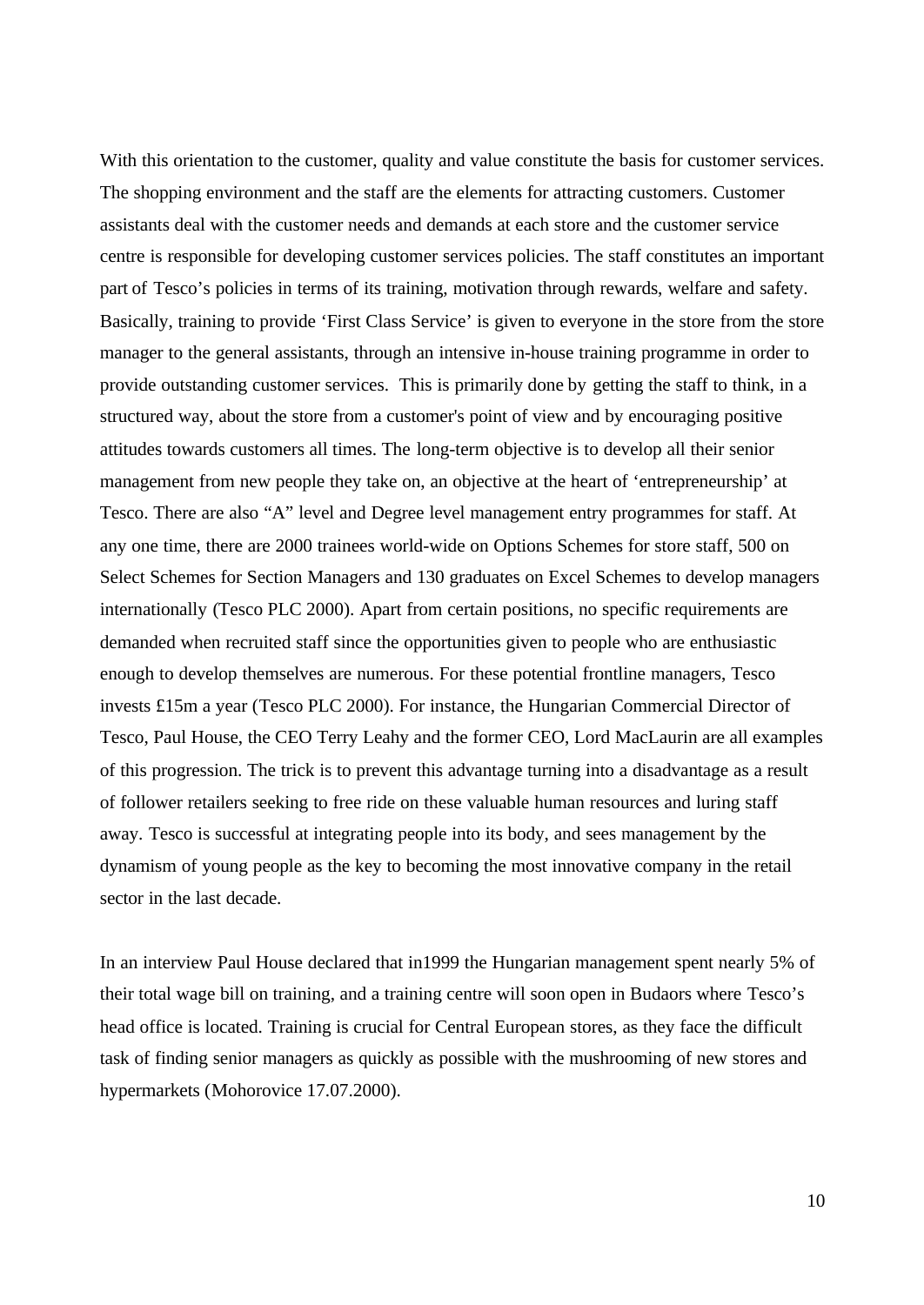### **2.4. Business Strategies**

The key business strategy of Tesco is continually to increase value for customers and earn their lifelong loyalty, a strategy that is related to the staff, through appreciation of their contribution, and to the consumers by providing innovative services to meet their needs and wants.

Tesco's marketing strategy is based on price, quality and service competitiveness. Their ways of achieving these include policies concerning customer service, pricing, product promotions, product range, store design, store refurbishment and advertising on TV, and in the local and national press. These strategies along with the Tesco Clubcard, which has 10 million active members in the UK, help to preserve customer loyalty.

Tesco has expanded in Central Europe and Asia, with priority being given to the former. The current total number of employees of Tesco is 163,401 of which 104,930 are full-time. At the end of 1997, Tesco was employing 1900 staff in Hungary, 1400 in Poland, and 5000 in the Czech Republic and Slovakia, accounting for 5.07% of its total employees. Employee numbers are constantly increasing as a result of the opening of new hypermarkets, which are expected to create 12,000 new job opportunities outside the UK. For instance in 1999 Tesco had 5500 staff working in Hungary, an increase of 3600 in just two years.

#### **2.5. What differentiates Tesco?**

l

Tesco is a company with two main distinguishing features; it is Britain's biggest retailer in terms of market share, (15.2% in1998); and it is the world's biggest e-grocer with annual sales of £125million and estimated to be worth £4bn by analysts. It believes and rightly so that it has established supremacy in the UK with 659 stores, carrying all types of food and non-food consumer goods, and with 10 million customers with loyalty cards. Of its UK stores, only 100 accept online sales, and Tesco Direct service<sup>3</sup> has 300,000 registered customers and £2.5m of sales per week in 2000. Tesco plans to triple the number of stores that offer online shopping and to expand its non-food-related e-commerce business. This will allow Tesco to create 7000 new

 $3$  Tesco Direct service is the service (including delivery) to the customers who use home internet shopping.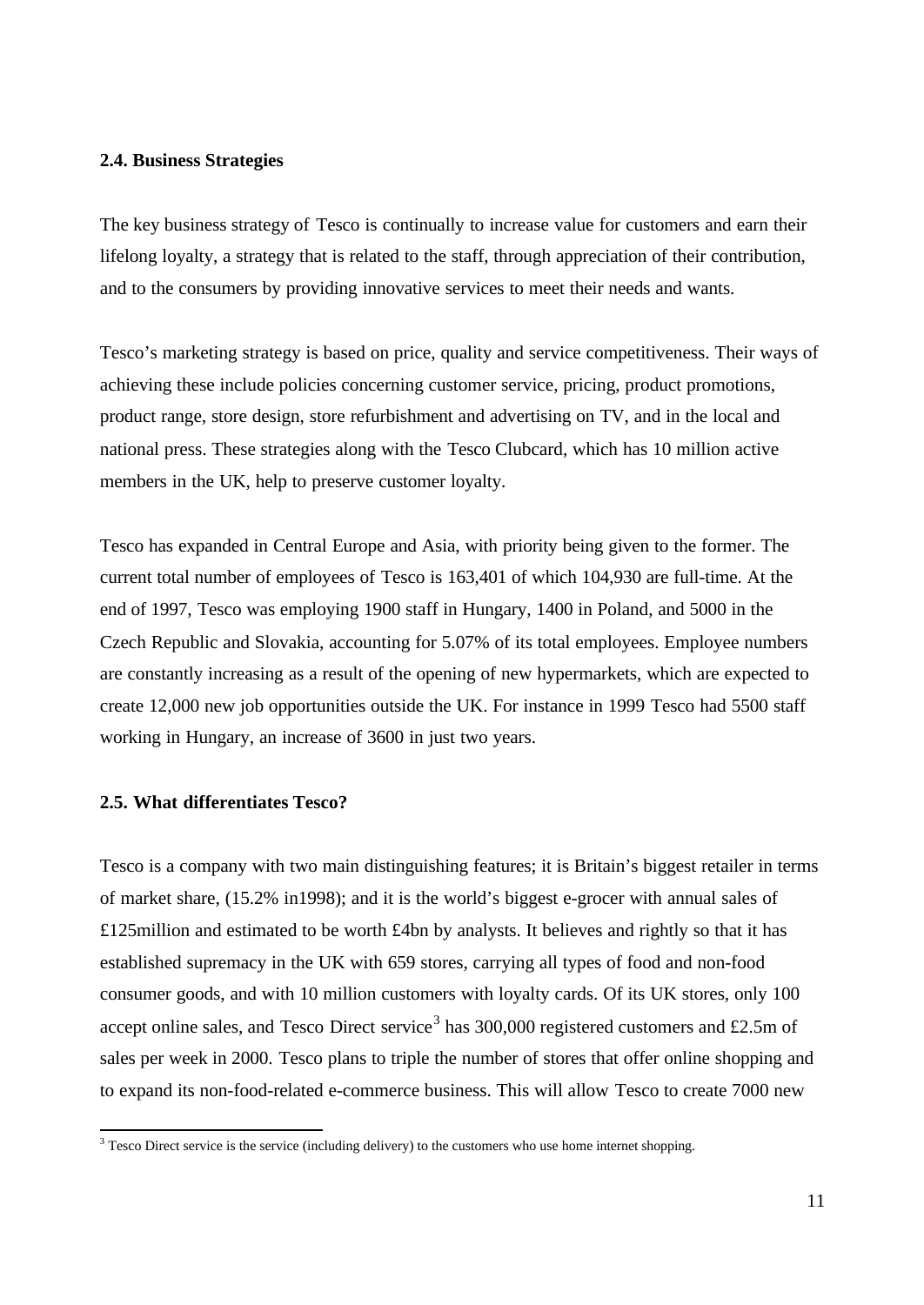jobs (Broersma 2000). Tesco claims that its success in online shopping derives from its storepicking approach<sup>4</sup>; Asda fills its online orders from central warehouses. However, the chief executive, Terry Leahy, does not rule out investing in stand-alone warehouses to serve online customers in the future: "It's going to be a building block when we get whole supply chain onto the Internet" (Reuters 2000).

The store formats, designed initially for the UK market, give Tesco the flexibility to respond to customers wherever they live or work. Tesco stores are classified into different groups: superstores, compact superstores, supermarkets, Tesco Metro, Tesco Express<sup>5</sup> (see Table 7). With the experience of seeing foreign retailers' hypermarkets failing in the UK market, Tesco introduced its hypermarkets in the home market as 'Tesco Extra' stores. This was a considerably risky enterprise. O'Reilly, the IT director of Tesco, says 'It is in all parts of Tesco to take measured risk. Pace, risk, progress. Those are all things that epitomise Tesco'. Nevertheless, there is a visible difference between the store formats in the UK and those abroad, which will be examined below.

| Table 7: UK store profile |        |  |
|---------------------------|--------|--|
| Store format              | number |  |
| Extras                    | 9      |  |
| Superstores               | 277    |  |
| <b>Compact superstor</b>  | 81     |  |
| Metro stores              | 41     |  |
| <b>Express stores</b>     | 27     |  |
| Other supermarket         | 224    |  |
| <b>Total</b>              |        |  |

Source:Tesco Annual Report, 2000.

<sup>&</sup>lt;sup>4</sup> This means that Tesco does not have depots devoted to online shopping; rather the delivery system has been set up based on picking the goods from those stores that do offer online shopping.

<sup>5</sup> Superstores are where customers are able to purchase almost everything they need under one roof, whereas Compact (Neighbourhood) Superstores are scattered around the suburbs of larger cities and on the outskirts of small towns/villages with the range of 25,000 food items. Supermarkets are mainly located in the shopping centres of towns and cities, where Tesco Metro is a city centre supermarket format which has been trading since 1992 and involves modern, stylish and up-market stores. Tesco Express are petrol service stations including a small supermarket, with the aim of supplying customers in the local community with the convenience of purchasing top-quality Tesco food items at times convenient to themselves, while also providing inexpensive fuels (Ankers, G., E. Gerova, et al. 1999).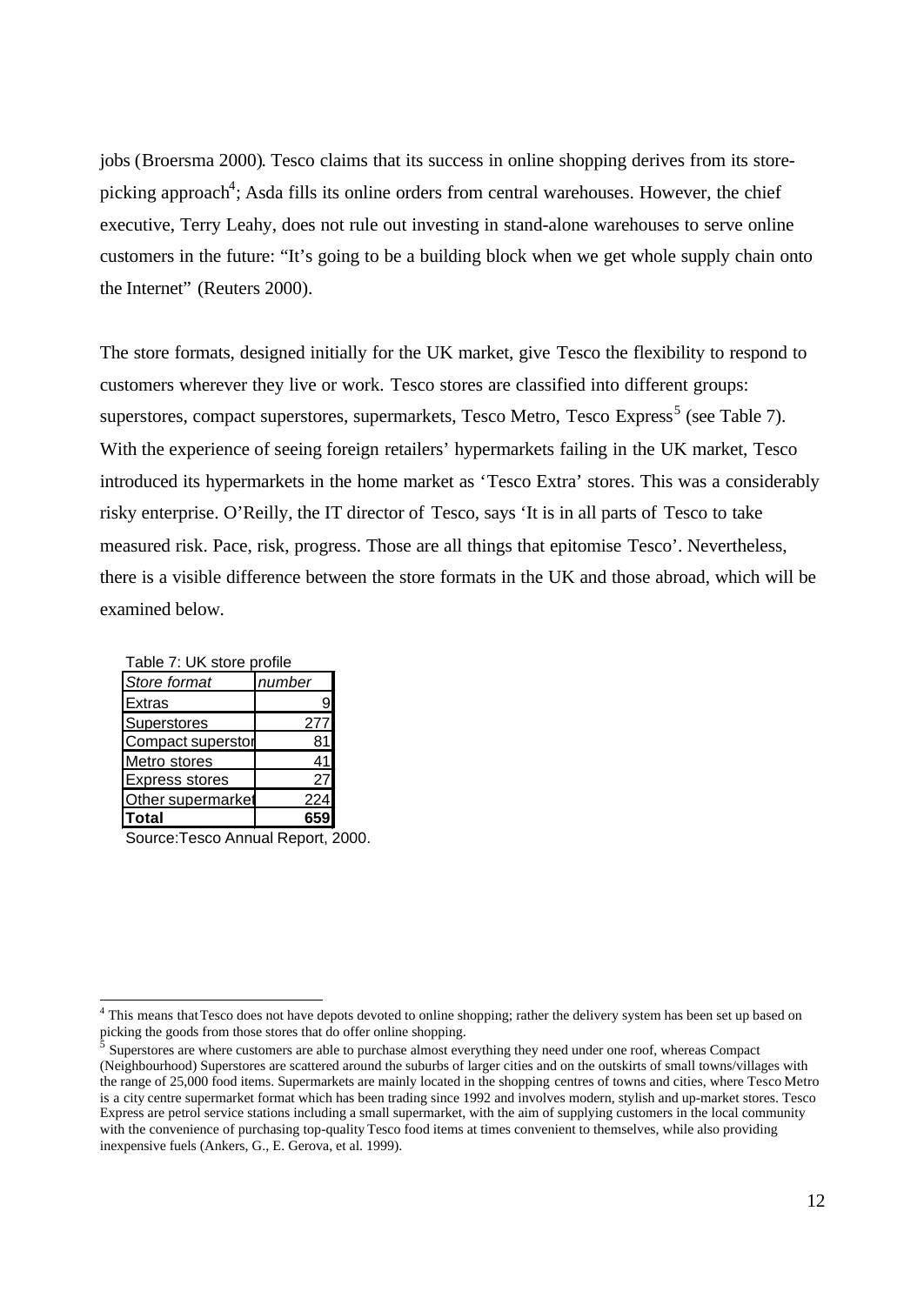## **2.6. The Use of IT in Tesco Stores**

l

Tesco boasts the largest Internet supermarket in the world. It has become the number one in the retail sector by being a proactive and innovative organisation with a very positive attitude towards leading-edge information technology (ICL 2000). It co-operates with other companies to improve its home shopping service and the technologies used in the stores, as well as to use the Internet for sales co-operation purposes. Tesco chooses technology providers that offer the most flexible systems in order to gear up to the rapidly changing IT world.

Recently (Corporation 09.05.2000) Tesco established a strategic partnership with Autonomy Corporation PLC by purchasing Autonomy's technology to power its online shopping service through 'personal shopping assistants' on the Web. This technology will make online retailing completely automatic, and do away with the need for a team in the back room<sup>6</sup>.

Tesco has co-operated with companies that help to circumvent the hard tasks of its business area and to operate much more efficiently in customer services thereby benefiting from the effective use of IT. Reference Point is one of such company, from whom Tesco adopted in spring 1998 a specially adapted version of Reference Point's 'Easi-Quest', which is software for creating, entering and analysing questionnaires. After conducting such in-house consumer research for ten years, it has been shown that these questionnaires allow broad trends among the customers to be identified and assessment of the potential of new products to be made (Reference Point 2000). Tesco also intends to put computer terminals in its stores, to allow shoppers who do not have access to the internet can shop online. This policy appears to be a way of introducing customers to internet shopping, i.e. it can be seen as an investment for the future by changing the habits of customers (Finch 1999). Also, point-of-sale software systems (barcode systems) have been in Tesco stores since 1995 with a multi-site purpose (www.pos.co.il/customers.htm).

<sup>&</sup>lt;sup>6</sup> The CEO of Autonomy, Dr. Mike Lynch, said that using their technology Tesco can automate the entire online shopping experience, enhancing personalisation, and turning one-time visitors into regular users. Another partner of Tesco in internet shopping is Grattan, a mail order company, to selling household goods on the internet. The e-commerce operation with Amazon.com and WH Smith to offer one million book titles was realized at the end of 1999.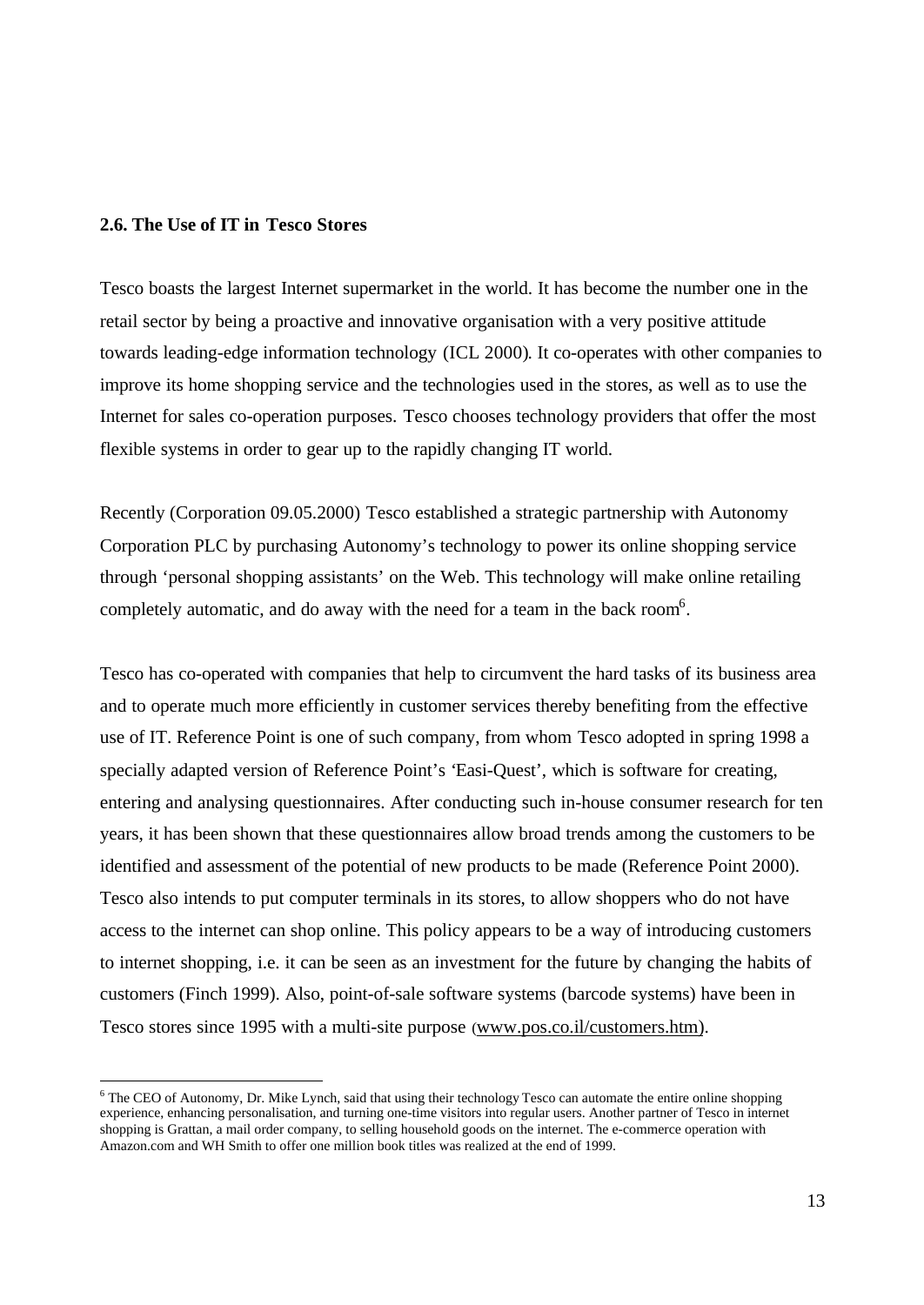As new hypermarkets are launched, Tesco needs a settled financial system to conduct the high number of transactions involved and to support the growth of its business. So this end Tesco has developed a common 'European' Core Financial System<sup>7</sup> to replace the existing, different but less sophisticated, financial systems in Hungary, Poland, Czech Republic and Slovakia. This more integrated financial system that is being operated in the four countries with only slight modifications to comply with statutory requirements will allow Tesco to have more accurate and better quality reporting, more accurate asset management and more controlled and centralized purchasing (Andersen Consulting 2000).

This combination of supply chain and customer relationship management systems facilitates the emergence of new alliances. The search for more flexible systems of production and distribution creates a demand for information technologies. It was stressed in an FT survey on supply chain management (Ody 25 Oct 2000) that the pace and configuration of logistics are just about to change. The cross-docking<sup>8</sup> system, which was an innovation in supply chain management a few years ago has now almost become out of date with the penetration of 'last hour assembly of the product' at one point, whereby staff, packaging and components all converge for the product to be assembled, just before distribution. Such a process will be handled through fourth party logistics providers, a virtual service provision concerned with directing the necessary network traffic for last hour assembly who will thus become service facilitators. This means that the third party logistics providers, who cover sub-contracting warehouses and distribution services, will become functionless because of the extensive use of IT.

# **3. International expansion policy**

l

A Tesco retail sector analyst says that "The strategy is vintage Tesco; by showing a high degree of flexibility, the company can carve out a competitive edge in terms of size, location and the range of goods on offer." Also Terry Leahy admits that, despite their business in France being

 $\alpha$ <sup>t</sup> European' indicates the operations of Tesco in these four central European countries, to have unanimity in their financial records.

 $8$  Cross-docking is a system where goods arrive on one set of lorries to be immediately resorted and reloaded on to another with no need for any warehousing in between (Ody, P. 25 Oct 2000).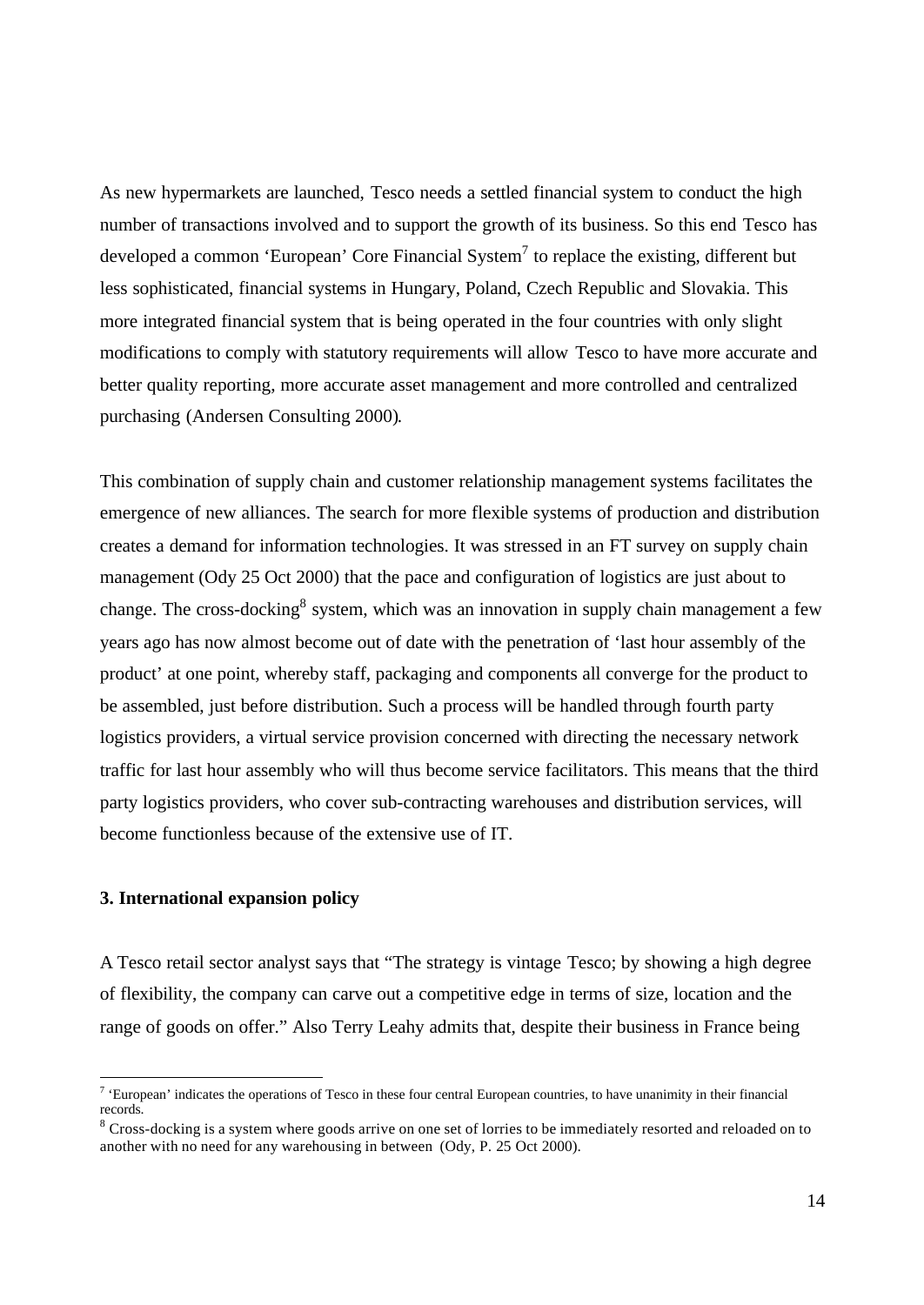less successful in terms of profit, the group has learned an enormous amount about trading in different markets and benchmarking different competitors (Hollinger 1998). The central challenge for Tesco is to carry on with its original Tesco formula, which has proved to be a winner in the UK and to balance it with enough regional touches to appeal to local communities. This latter point is important if Tesco is to avoid unsuccessful foreign ventures, such as have been experienced by UK retailers in the US market and by Tesco itself in France (Murphy 1999).

# **3.1. Learning by failing**

l

In June 1993, Tesco bought seven hypermarkets and 95 supermarkets for £150m from the French food retailer, Catteau and with the exception of Tesco Vin Plus Store sold them to Promodes SA in February 1998 for £250m. There were several significant reasons for Tesco's divestiture from its French stores. Tesco tried to apply the same strategies, i.e. the 'Tesco formula', that it pursued in the UK, to France, but it came up against the protectionist policies of the French government<sup>9</sup> against the intense competition that might be created by large foreign retailers (The Nation 2 August 2000). It was unable to increase its market share due to the restrictions on out-of-town store expansions, which prevented it from opening as many stores as it wanted and establishing discount stores to apply its price-cutting policies. Also inability to adapt its own-brand products to local tastes ended up with a loss of market share. Steve Woolf, a retail analyst, criticizes the attitude of British retailers to think that 'what works in the UK will work abroad', maintaining that retailing is a very localised concept that requires sensitivity to local tastes and habits (Murphy 1999). Reduced profits and smaller increase (1%) in sales compared to 1996 (Benady 1997), even after over £300m of further investment, were the reasons that Tesco put forward for its disposal of the French chain (Tesco News Centre August 2000; Tesco PLC 2000).

Through this bitter and costly experience and learning from the experiences of other failed UK retailers in overseas markets, Tesco has learned to keep its formula abroad but with some modifications appropriate to the new environment in terms of cultural differences. These requirements have been virtually satisfied by hiring for foreign stores, supplemented by staff

<sup>&</sup>lt;sup>9</sup> Namely the 1995 law 'Loi Raffarin', which effectively froze the opening of new large retail formats (McKinsey  $Co. 2000$ ).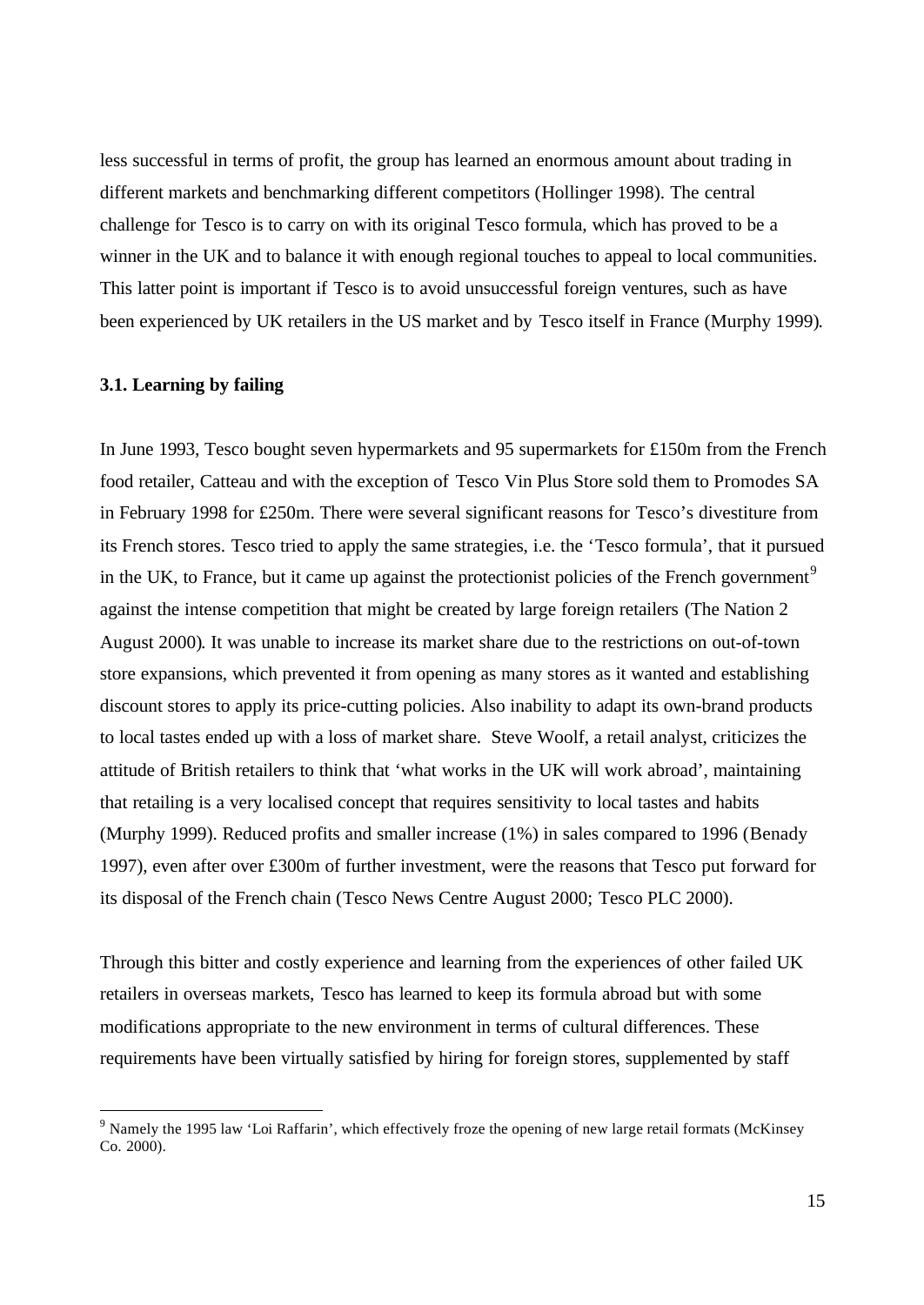from the UK with experience of working for Tesco and the ability to transfer the knowledge about how Tesco functions (Murphy 1999). New positions were created in these overseas stores with the appointment of experienced personnel from the UK to bear the main responsibility than the local managers had. In 1997, two trading directors of Tesco chains, John Burry and Reg Curtis, were sent as commercial directors of Tesco, to the Czech Republic and Slovakia and to Hungary respectively, to be responsible for merchandising, buying and marketing. Another new position was created that of trading supply director (Benady 1997).

These newly-created positions are described by Tesco as "all-encompassing roles", since they were created to pursue Tesco's investments in its European operations and prepare for a major expansion in Central Europe. The holders of these executive positions are of crucial importance to Tesco, as their interpretations of these markets, and how welcoming these markets would be to Tesco will determine its investments in the region (Benady 1997). This strategy was devised to avoid a repetition of the experience in France.

## **3.2. Expansion to unsaturated retail markets**

In the mid-1990s, Tesco accelerated its European expansion through opening of commercial operations in Central Europe; in Hungary in 1994, Poland in 1995, Czech Republic and Slovakia in 1996. These will be examined in detail below. Apart from this Central European expansion, other phases of Tesco's expansion included Ireland and several Asian countries (see Table 8). Tesco initially acquired the Quinnsworth and Crazy Prices chains, which accounted for 75 stores in Ireland and Northern Ireland in 1997, for £640m. Since their acquisition, the stores that have been rebranded have shown a cumulative sales growth of 20% with a market share of 23.3% (Tesco PLC 2000). Tesco next invested in Thailand and South Korea, and is presently researching the potential of Taiwan and Malaysia. Tesco, like other retailers, has not been slow to exploit the enormous potential for Western retail brands in the Asian retailing market, mirroring the situation as in the UK market 40 years earlier according to Steve Woolf, retail analyst. In May 1998, Tesco acquired a 75% stake in Thailand's 13-strong Lotus hypermarket chain with pledges to double the number of stores by 2002, and in April 1999 it established a joint venture with Samsung to run two of its Homeplus hypermaket chain in Korea (Murphy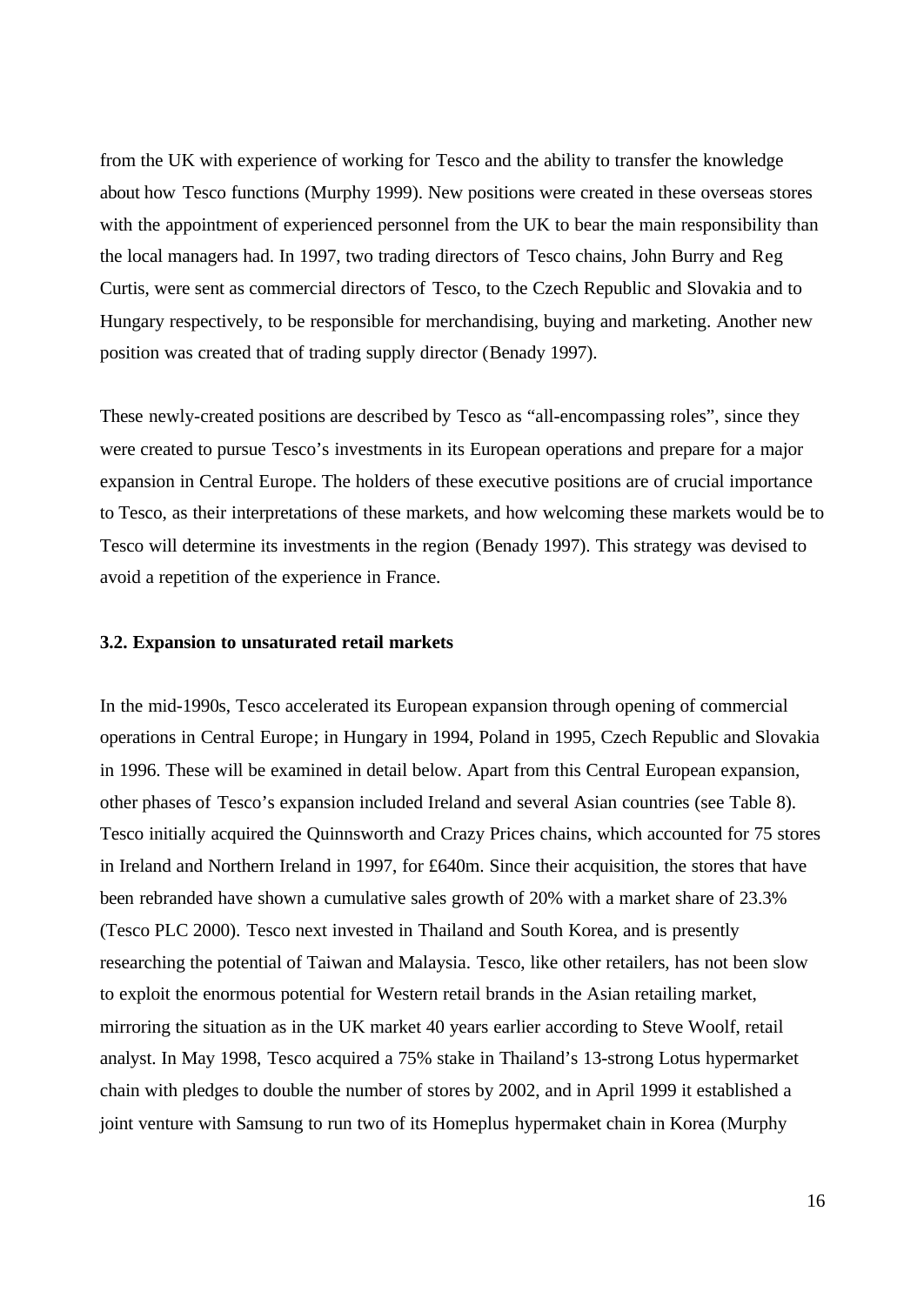1999). Tesco entered the Thai market just after the collapse in asset values of the Asian crisis, by acquiring a majority stakes holding in the cash-strapped company, CP, the biggest retail chain in Thailand (Business in Thailand Magazine June 1998). Thus, it can be inferred that Tesco exploited a worsening or transitioning economic situations very successfully and have had no more failures in the overseas markets it has entered. It was too late to enter the highly profitable Chinese market after a search of the possibilities for investment in China, with its 1.4bn people. The licences were all seized by foreign retailers. Tesco was also considering investing in Latvia at the beginning of 1998 by opening a hypermarket, but this did not materialise (Benady 1997)<sup>10</sup>.

|                | 2000                |          |                 | 1999   |           |                     |          |                  |        |           |
|----------------|---------------------|----------|-----------------|--------|-----------|---------------------|----------|------------------|--------|-----------|
|                |                     | Turnover |                 |        | Operating |                     | Turnover |                  |        | Operating |
|                | Sales inc. exc. VAT |          |                 | Assets | margin    | Sales inc. exc. VAT |          |                  | Assets | margin    |
|                | $VAT$ (£m) $I(Em)$  |          | Profit (Em)(Em) |        | (%)       | $VAT$ (£m) (£m)     |          | Profit (£m) (£m) |        | $(\%)$    |
|                |                     |          |                 |        |           |                     |          |                  |        |           |
| UK             | 18,331              | 16,958   | 993             | 5,685  | 5.9       | 17,070              | 15,835   | 919              | 5,392  | 5.8       |
| Rest of Europe | 1,527               | 1,374    | 51              | 771    | 3.7       | 1,285               | 1,167    | 48               | 522    | 4.1       |
| Asia           | 497                 | 464      |                 | 374    | $-0.2$    | 170I                | 156      |                  | 151    | $-1.3$    |
| Total          | 20,358              | 18,796   | 1,043           |        |           | 18,546              | 17,158   | 965              |        |           |

Table 8: Performance of Tesco in the UK, Rest of Europe (Republic of Ireland and Central Europe) and Asia, 1999-2000.

Source: Tesco Annual Report, 2000.

l

Initially, the penetration into Central European retail markets was considered to be experiment, since the territory was unknown and many adaptations to the region were necessary. Such problems were costly compared for instance to entry into the French market. The establishment of the new executive positions with their long experience and expertise has encouraged further investments in the region.

The Central European markets are still far from saturated when compared to the UK retail sector, and Tesco has benefited from this by having a strong presence in these countries during the transition. There are foreign retailers who preceded Tesco, but for the time being there is room for every company to reap profits as demand for better stores and wider choice increases.

 $10$  The latest attempt by Tesco is to acquire Real, Germany's biggest hypermarket chain, although this is denied by Tesco. It is said that this is a £3bn bid for Real, that has been interpreted as a very high sum by Goldman Sachs (Hume, N. 2000).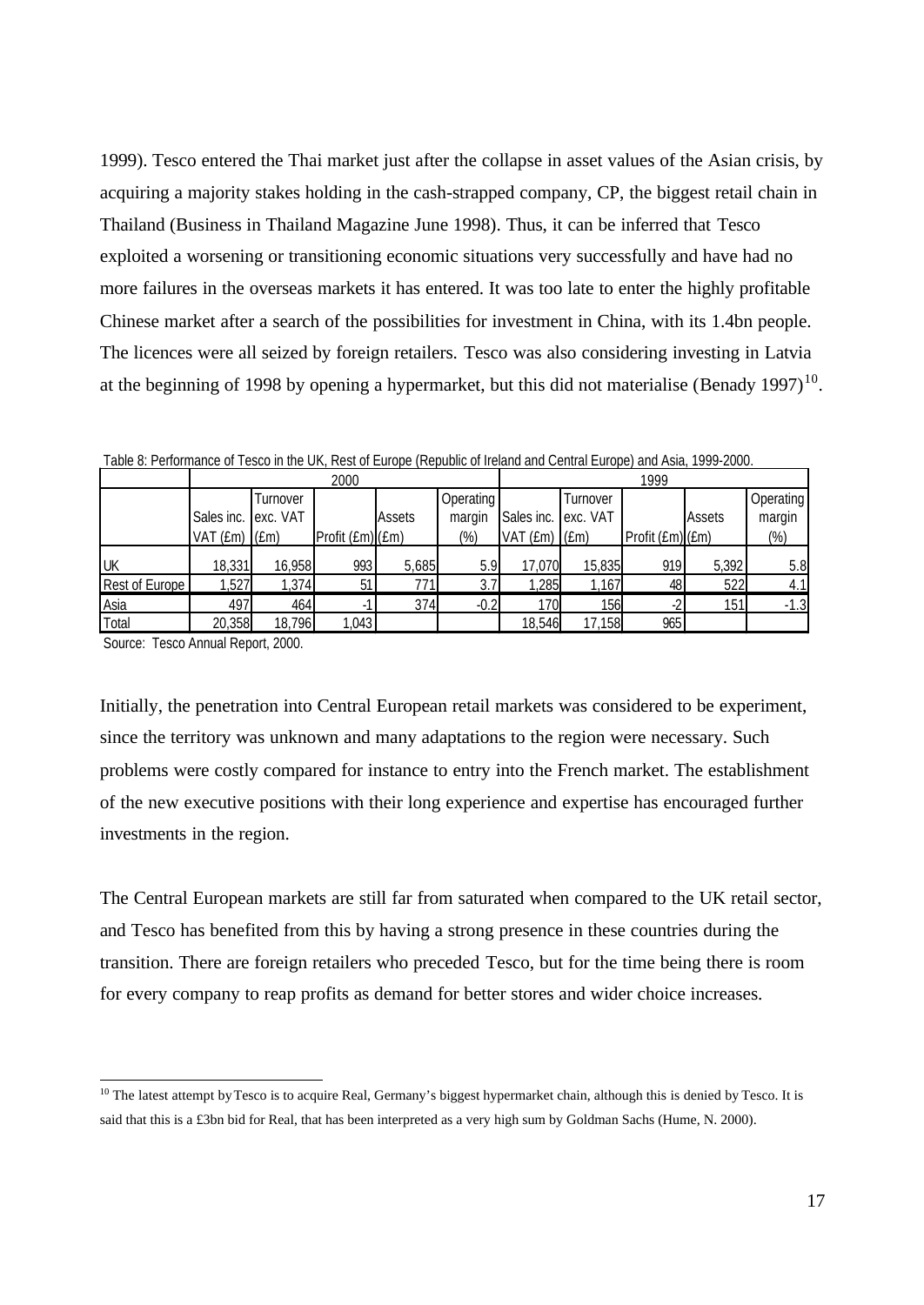Tesco has continued to open new hypermarkets in these Central European countries (see Table 5). The reason for the opening of new hypermarkets in Central Europe but not in Asia is twofold. First hypermarkets already exist in Asia, and Tesco acquired hypermarket chains in Asia rather than relatively small food stores of Central Europe. Second the newly emerging middle class in Central Europe relishes the opportunity to shop at a hypermarket.

Tesco has the confidence to continue its ambitious overseas expansion based on the increases in its pre-tax profits (in 1999 by 7.8% to £881m) and the fact that food retailing in the UK offers few opportunities for growth (i.e. the market is saturated) (Murphy 1999). One of Tesco's advantages over other UK retailers lies in its choice of locations for expansion, i.e. non-saturated markets that allow market share to be gained relatively easily, Tesco learned a lot from its experience in the French market. For instance, its UK rival, Sainsbury chose to expand in the very competitive US market. Nevertheless, Tesco has to compete with other robust European retailers, if not with its UK counterparts. As a result of its expansion policy, in mid-2000 30% of Tesco's sellling space is overseas and it is planned that his will increase to 36% by the end of 2000 as the number of hypermarkets increases almost geometrically, with the target of 200 hypermarkets by the end of 2004 (see Table 5). At present, it appears that Tesco is successfully going ahead (see Table 9).

|            | <b>Existing stores</b><br>sales growth (in<br>local currency),<br>% | <b>Total stores</b><br>sales growth (in<br>local currency),<br>% | Sales<br>(£m |
|------------|---------------------------------------------------------------------|------------------------------------------------------------------|--------------|
| Hungary    | 23.9                                                                | 80.5                                                             | 78           |
| Poland     | 41.2                                                                | 99.4                                                             | 34           |
| Czech Rep. | 6.4                                                                 | 6.4                                                              | 96           |
| Slovakia   | 13.9                                                                | 13.9                                                             | 80           |
| Total      |                                                                     |                                                                  | 288          |

| Table 9: Central European sales performance, 1997-1998 |
|--------------------------------------------------------|
|--------------------------------------------------------|

Source: Tesco Annual Report, 1998.

The mode of entry Tesco chooses to enter to these unsaturated markets is summarised together with its actual presence in Table 10.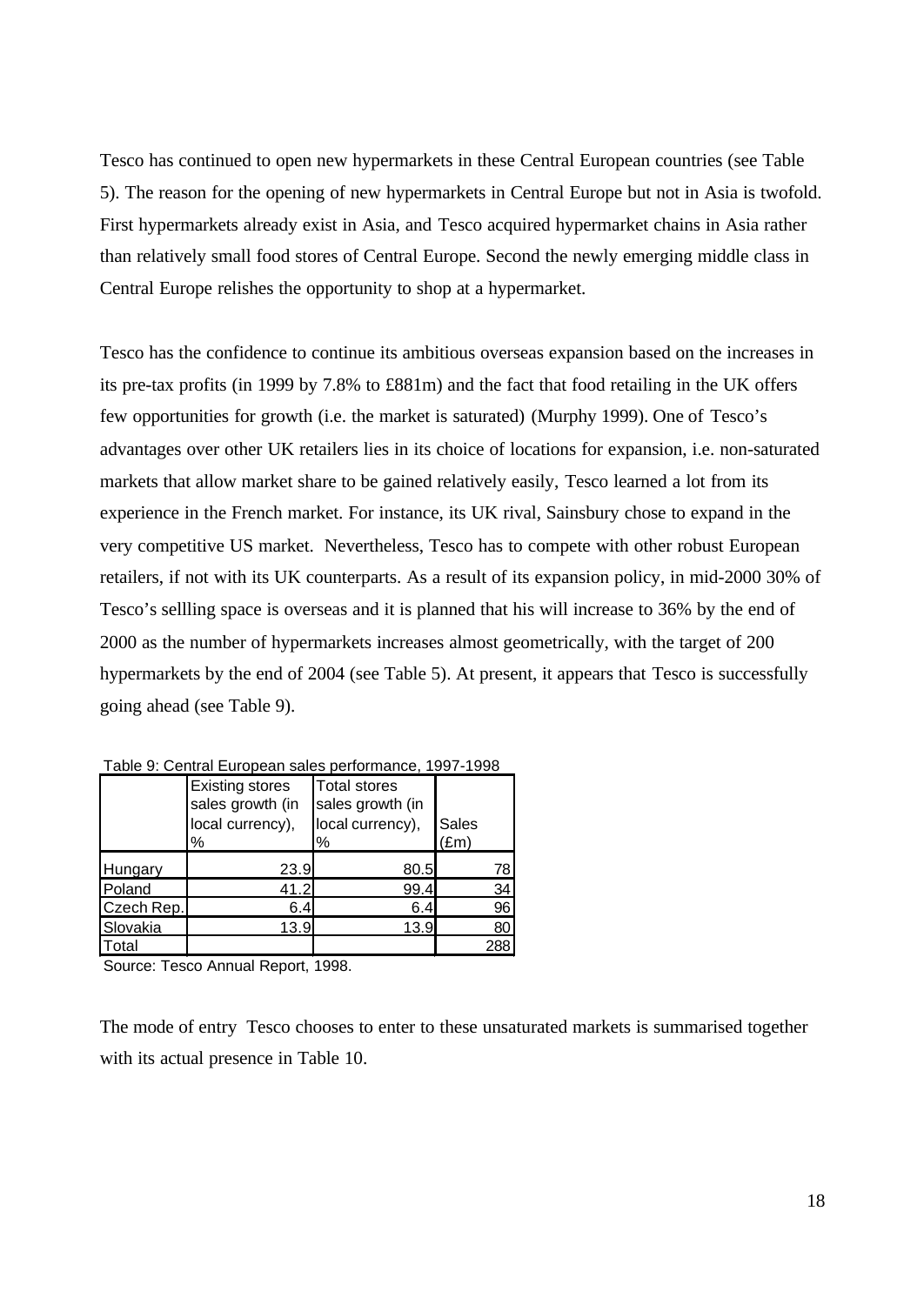Table 10: Subsidiary undertakings in food retail business

| Country      | Name of the retail chain            | share of<br>equity<br>capital<br>(2000) | mode of entry*                                  |
|--------------|-------------------------------------|-----------------------------------------|-------------------------------------------------|
| Hungary      | Global TH                           | 99%                                     | majority acquisition (at first 51.3%, then 57%) |
| Poland       | Tesco Polska Sp.z.o.o.              | 98%                                     | majority acquisition (at first 79%)             |
| Czech Rep.   | Tesco C c R a.s.                    | 100%                                    | complete acquisition                            |
| Slovakia     | Tesco SR a.s.                       | 100%                                    | complete acquisition                            |
| Rep. Ireland | <b>Tesco Ireland Limited</b>        | 100%                                    | complete acquisition                            |
| Thailand     | Ek-Chai Distribution system Co.Ltd. | 93%                                     | majority acquisition (at first 75%)             |
| S.Korea      | Samsung Tesco Co.Ltd.               | 81%                                     | majority acquisition                            |

\*These are the first entry modes chosen by Tesco. They are followed by greenfield investments of hypermarkets. Only in Poland, after the first acquisition of Savia chain, two other local chains were acquired.

Source: Tesco Annual Report and financial statements, 2000.

#### **3.3. Chosen First to Expand: Hungary**

In 1994 Tesco bought a 57% stake for £15million in the supermarket chain Global, which owns 41 stores in Western Hungary (Gyor, Sopron and Szombathely), these subsequently become known as Tesco-Global Rt., with Tesco's share rising to 99% in 2000. Tesco had an annual turnover of £40.3m (HUF 8bn)<sup>11</sup> in 1995 with a 15-16% share of the Hungarian supermarket trade. In 1998, it raised its share to over 30-40% in western Hungary (Vegh 1998). According to the weekly magazine Figyelo, in June 1997, Tesco had 50 stores in Hungary with a gross turnover of £47.4m (HUF14.5bn). In 2000, Tesco-Global Rt. is expected to make a profit for the first time since 1994, after an investment of £340.6m (HUF100bn)<sup>12</sup>, as a result of the 58.5% increase in sales from £229.3m (HUF88bn) in 1999 to £363.5m (HUF150bn) in  $2000^{13}$ . In 1999 alone, Tesco invested  $\pounds 104.3m$  (HUF 40bn) in the expansion of its hypermarket chain. This may be related to its frustration, at its slowness in entering the Hungarian market where they did not establish hypermarkets until 1996 (Mohorovice 17.07.2000). However, the Commercial Director Paul House thinks the Hungarian market is not yet saturated. This gave windows of opportunity within the Hungarian retail market for Tesco to continue with its greenfield investments via a plan to open five new hypermarkets a year which will result in twenty-five hypermarkets by the

l

 $11$  The conversions between exchange rates are based on statistics in IMF International Financial Statistics. A conversion between the period averages of the local currency per US dollar and period average of US dollar per pound has been made in order to find the local currency per pound. The latter finding is used in the conversions unless otherwise stated.

<sup>&</sup>lt;sup>12</sup> Average values for the 1994-2000(Jan) period has been used.

<sup>&</sup>lt;sup>13</sup> January 2000 exchange rates have been used, unless otherwise stated.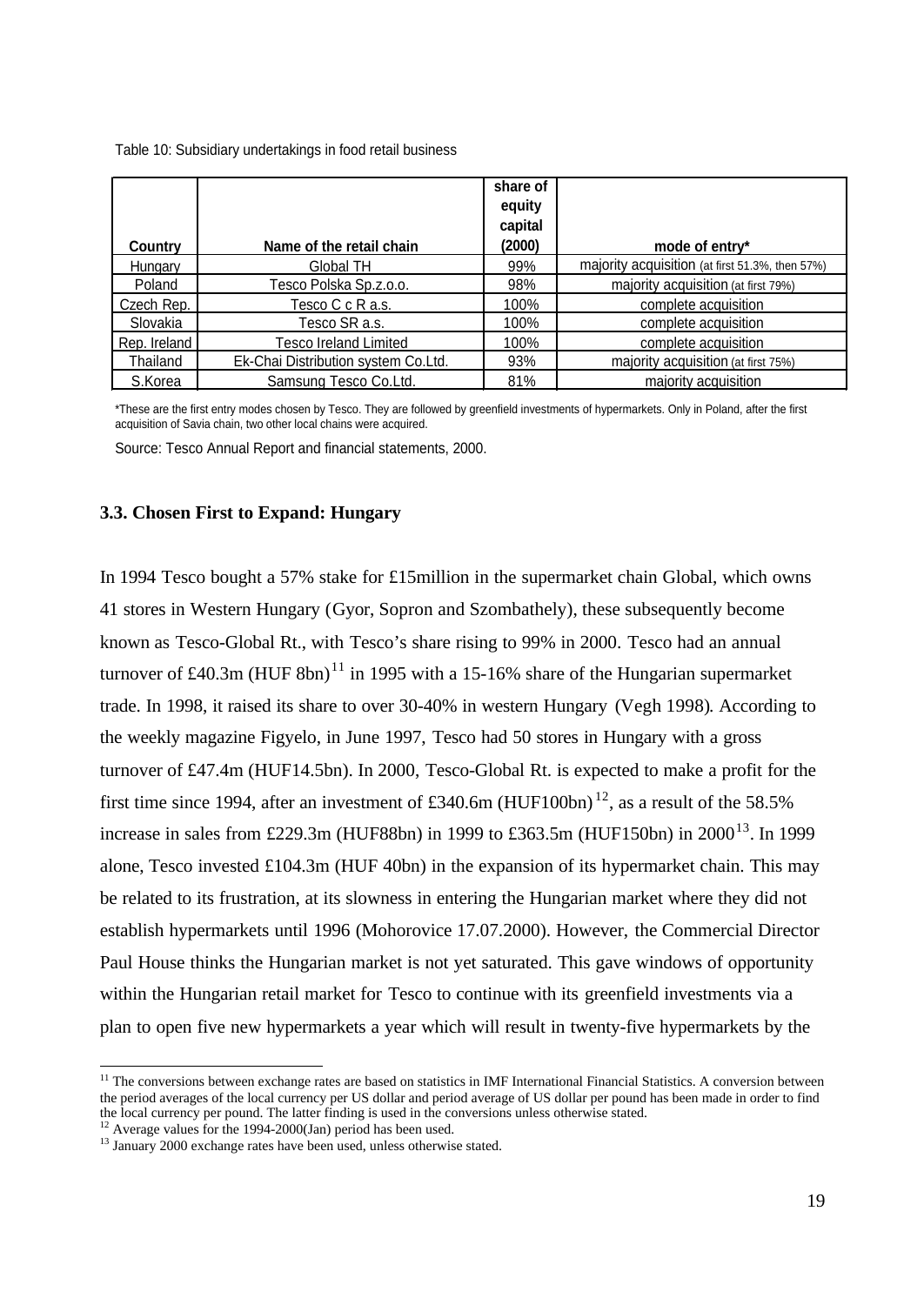end of the year of 2002. Based on this belief of there being room for growth, Tesco-Global Rt. opened the two largest Tescos in Europe soon in East and West Budapest (Mohorovice 17.07.2000) - one of 8500sqmt and the other of over 11,000sqmt (Tesco News Centre August 2000). The hypermarkets whhich were opened in 1999 are located in the east and northeast of Hungary: the first opened in Nyiregyhaza in June 1999, followed by others in Miskolc (northeast Hungary) in July, in Debrecen (east Hungary) in September, and lately in Pecs. An additional 5-7 hypermarkets are due to open in 2000. In September 2000, one new hypermarket was opened in Veszprem, worth £9.7m (HUF 4bn). The company has announced that the planned investments in northeast Hungary in 1999 amounted to £36.5m (HUF14bn) (Hungarian American Lists 1999). These investments have helped to enhance the economy of the region, which suffers from significant unemployment problems, by creating 1600 jobs. Tesco now employs a total of 8000 people altogether in Hungary (Press 2000).

In May 2000, Tesco-Global Rt. declared that it had increased its registered capital by £16.5bn to £72.1bn to fund its ongoing investments (AM 19.06.2000). The company has doubled its revenues each year since it entered the market and aims to continue to do so. In order to strengthen its position and become Hungary's biggest hypermarket chain operator, Tesco changed its holding structure (Press 2000). The managing directory for Hungary, Miklos Walatsyan, points out that Tesco plans to become one of the top three supermarket chains in Hungary within ten years (Bank&Toszde 1996), with an escalating number of new hypermarkets each occupying a floor space of 10,500sqmt and employing 450 employees, and by extending its credit card application to Hungarian customers, as in the UK, in order to develop financial services to its customers.

#### **3.4. Benefiting from underdeveloped retail market: Poland**

In 1999 Poland attracted more than \$2.2bn of foreign investment in retail and wholesale trade, with a further \$2.8bn of planned investment due to the country's huge potential. Professor Marian Struzycki, director of the Institute of Domestic Market and Consumption, predicts that the share of hypermarkets in food sales will continue to rise at least to 2005 and that, ultimately, large retail chains will account for 45-50% of Poland's total food sales. The mid-1990s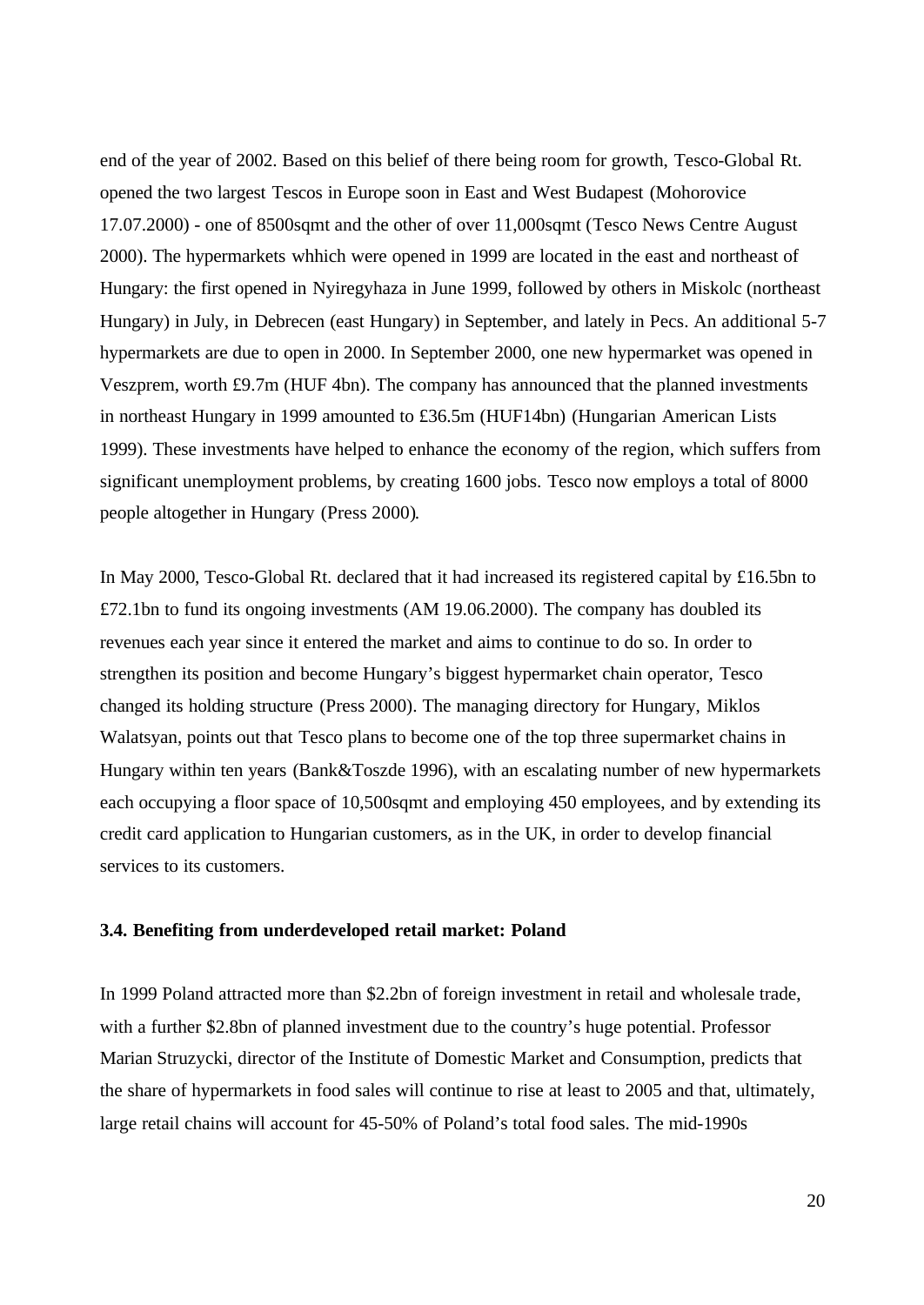witnessed growth in retail sales: in 1996 the volume of sales was 4.5% more than in 1995. It was at about this time that Tesco invested in Savia, a Polish retail chain.

In 1996 the number of retail outlets decreased by about 20,000 due to the closure of small shops (50 sq m). At the same time 187 new large stores with a floor area of more than 400 square meters were opened. The number of customers per outlet in Poland in 1996 was 95, far fewer than the 330 in France and 500 in Hungary (www.paiz.gov.pl). The fragmented and fast-growing structure of the Polish retailing market is the main attraction to foreign investors eager to exploit profitable opportunities. In addition, the liberalisation policies, the political framework and government incentives play a role (Pearce 1999). The share of foreign firms participating foreign capital in the turnover of the 50 largest retailers accounted for 40%, and the share of firms that are fully or partly owned by foreign trading enterprises amounted to 28% in 1997 (Works 1997). FDI has a huge presence in the Polish retail sector. The new chains, of which one is Tesco, bring lower prices, diversity and better quality (Pearce 1999).

Tesco chose Poland in preference to the Czech Republic to invest in, following a feasibility study by the European Privatization and Investment Corporation, who pronounced in favour of Poland's strong and fast growing economy and its underdeveloped retail market (Merchandiser 1996).

In November 1995, Tesco bought 79% of the Savia supermarket chain of Bielsko-Biala, which owns 36 stores in southern Poland, for  $\pounds 8$ million<sup>14</sup>. This acquisition gave Tesco shops in Bielsko-Biala and in the Walbrzych and Legnica provinces. Tesco immediately sold off 5 of the small, less profitable stores of Savia and committed itself to refurbishment of 31 stores (Smyk 1998). By 1997, Tesco had invested US\$33.4m and was planning to make new investments, such as establishing a hypermarket in Bielsko-Biala. At the end of the first year the turnover of Tesco-Savia<sup>15</sup> was £33.8m (PLN 91m) and it ranked  $19<sup>th</sup>$  position in the 50 largest retail companies in

l

<sup>&</sup>lt;sup>14</sup> The acquisition of Savia was pursued in secrecy so that even the previous owner, Bank Slaski, which held 69% of stakes, had not known that Tesco was behind the bid, otherwise it would raise the price, which means that the Savia chain was such a lucrative one.

<sup>&</sup>lt;sup>15</sup> Tesco keeps the name/brand of the local chains together with its own name/brand, like Tesco-Savia in Poland and Tesco-Kmart in Czech Republic and Slovakia. However, except Hungarian Global chain, Tesco does not use these names in the original corporate names in these countries.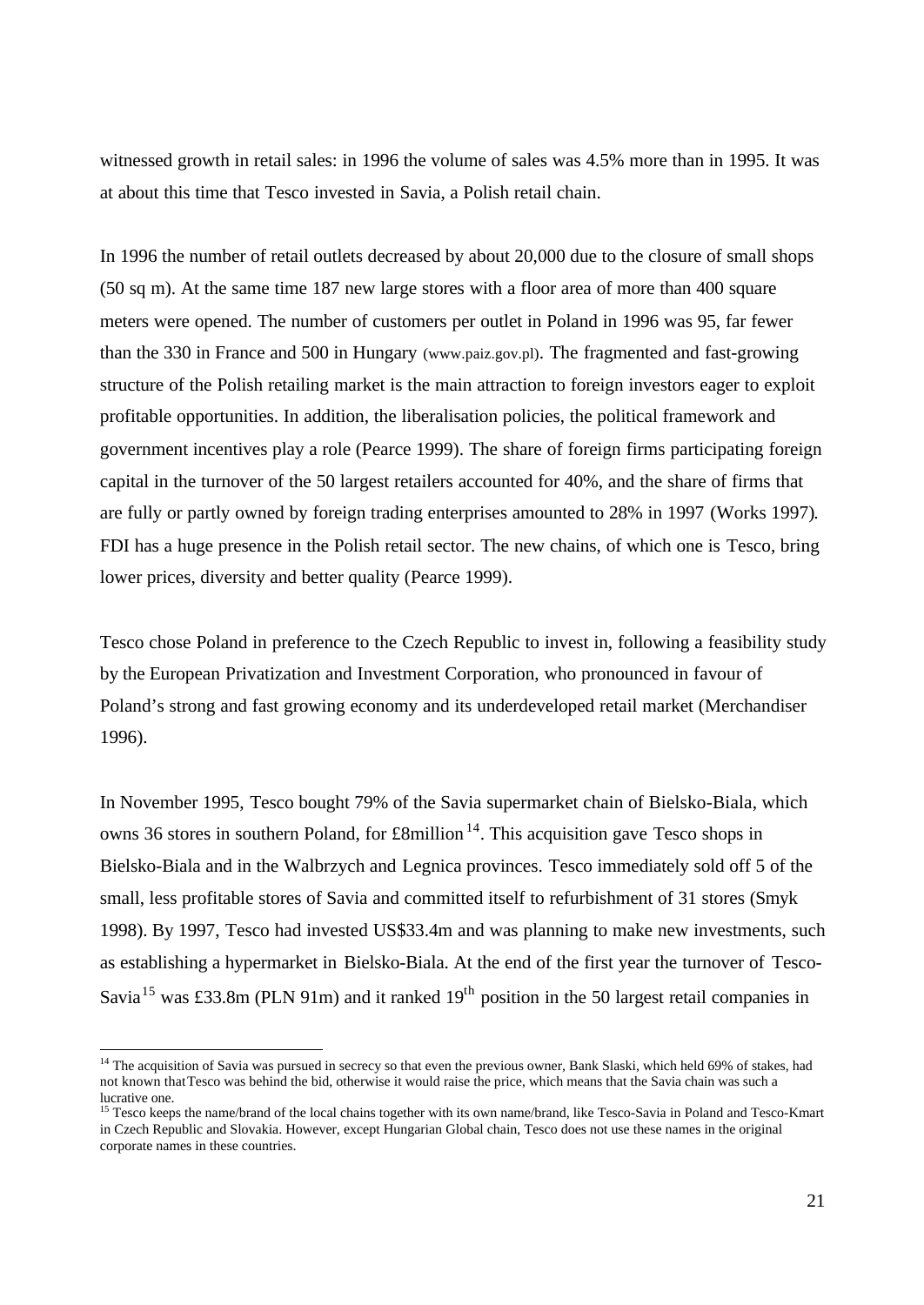Poland in 1996 (Works 1997). Its next acquisition was Madek and Minor, two local small chains, in 1997. In 2000 Tesco owns 98% of the Tesco-Savia Group, and opened its 5th hypermarket in Warsaw in April 2000.

Following these acquisitions, Tesco introduced its own systems and supply chains to improve on Savia's £200,000 pre-tax profits for 1994. Savia was consolidated into the Tesco Group, and as a means of making a quick recovery Tesco made cash injections into the Savia chain. Tesco-Savia attributes the increase in sales and profitability after acquisition, to the speedy refurbishment of existing stores along with increased product lines, lower prices and the greatly improved customer services (Smyk 1998).

The strong presence of large foreign retailers has helped to nurture some of the large Polish companies, who were losing customers daily and struggling to pay their suppliers. The Polish company, MarcPol, which was very successful at the beginning of the transition, is a good example of such companies (Smyk 1998). Some retailing groups responded to the foreign competition by bringing together networks of smaller stores into co-operative purchasing organizations. One example of this strategy is the Robert supermarket chain. Despite the fact that Polish rivals have better knowledge about their customers and often occupy the best sites in the shopping centres, foreign firms compensate for their disadvantages through easier adaptation to competition and their modern retail business environment, and hence are able to operate on a profitable basis (Pearce 1999). Domestic retailers lack the necessary capital and expertise to develop modern retailing networks.

In addition, these foreign retail multinationals have exploited local customers' priorities much better through their customer services and price-cutting policies, and facilities such as credit cards, etc. Research by GfK Polonia shows the order of these priorities as being low prices (58%), proximity (54%) and friendly service (47%) (Jelonkiewicz 2.2.1999).

#### **3.5. Fragmented retail market structure: Czech Republic and Slovakia**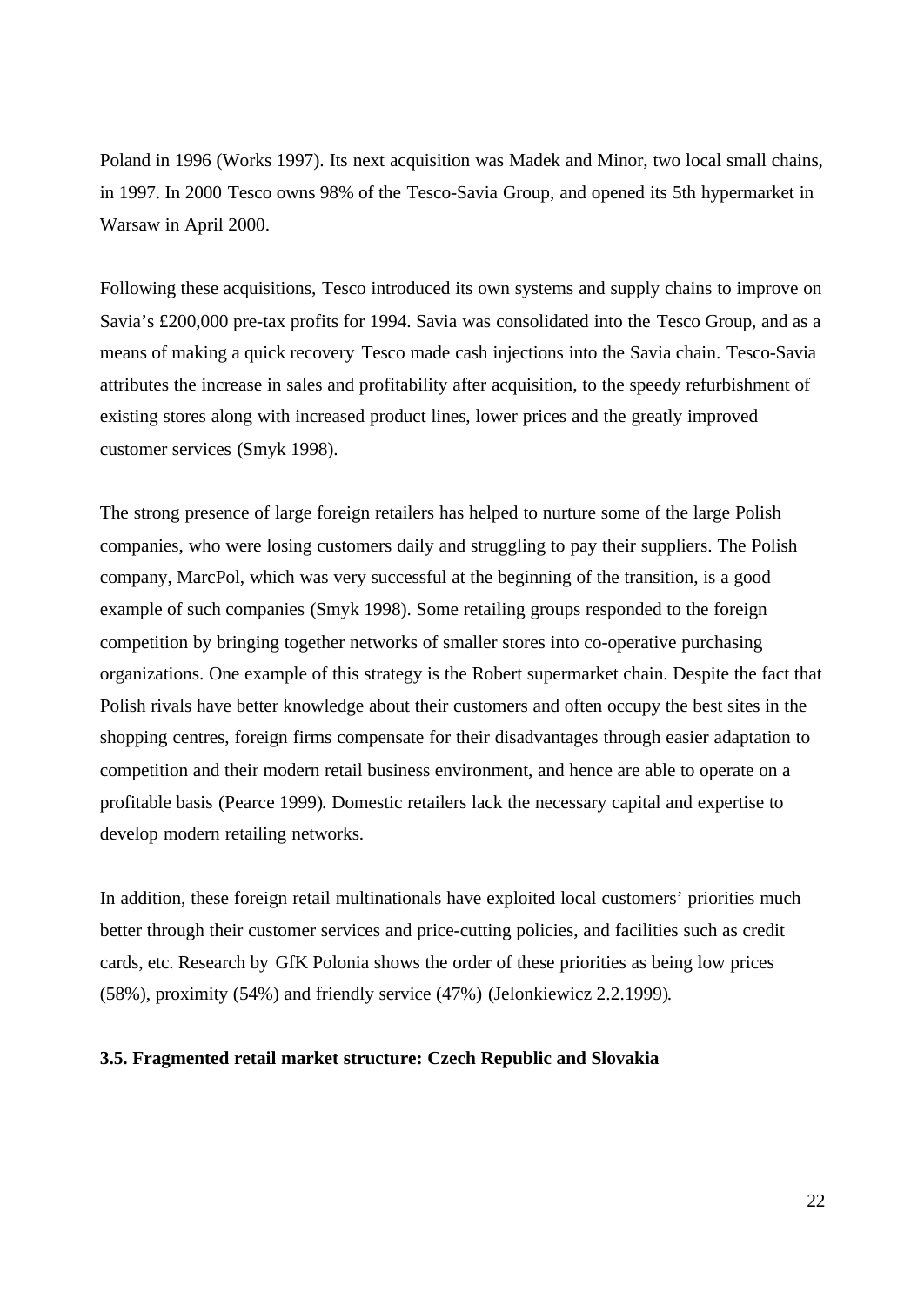In March 1996, Tesco bought 13 department stores in the Czech Republic and Slovakia for £79m from the US retailer K-Mart, who had been running them since they were privatised. K-Mart had bought them for \$110m in 1992 and had invested approximately \$50m in rebuilding and renovating these former state-run stores. It had established its European flagship in Prague in 1993 by taking over the 11,000sqmt department store which was formerly called Maj. K-Mart later sold its stores to focus on its core operations in the US and North America. Tesco paid \$118m for these stores, which were large and well-managed, were in prime sites with a high customer count, and the purchase was consistent with Tesco's expansion strategy. Tesco's spokesman, Kevin Charles said that it recognised the potential to expand the grocery part which accounted for 30% of these stores at the time of purchase, and they hoped to make improvements by renegotiating supply contracts and centralising operations (Merchandiser 1996).

Nevertheless, the stores that were purchased from K-Mart required a design, planning and layout strategy for all multi-floor sites, together with a visual merchandising and display policy. £1.1m was spent on refurbishment and executed in co-operation with a Czech team. A Marketing Director was appointed to establish a marketing team (Retail Projects 2000).

In 1997, Tesco had a majority interest in six large department stores and four hypermarkets in the Czech Republic and seven in Slovakia, and was the largest foreign retailer in the Czech and Slovak Republics, with some \$150m in sales. The stores in the Czech Republic and Slovakia also had synergies with and benefited from other operations in Poland and Hungary (Merchandiser 1996).

In the Czech Republic, the development of retail networks has been accelerated. After the collapse of communism did it make a rapid comeback by being the first industry to be privatised. However, the retail sector is highly fragmented as in Poland. In 1997, the top 50 operators in the Czech Republic accounted for only about 20 percent of the market; the top five controlled only about 7.5 percent of the market. The 50 leading Western European retailers account for as much as 90% of the Czech retail market (Hruby 1997), foreign retailers having a lot more experience and much better purchasing conditions than their Czech counterparts. The Ministry of Trade and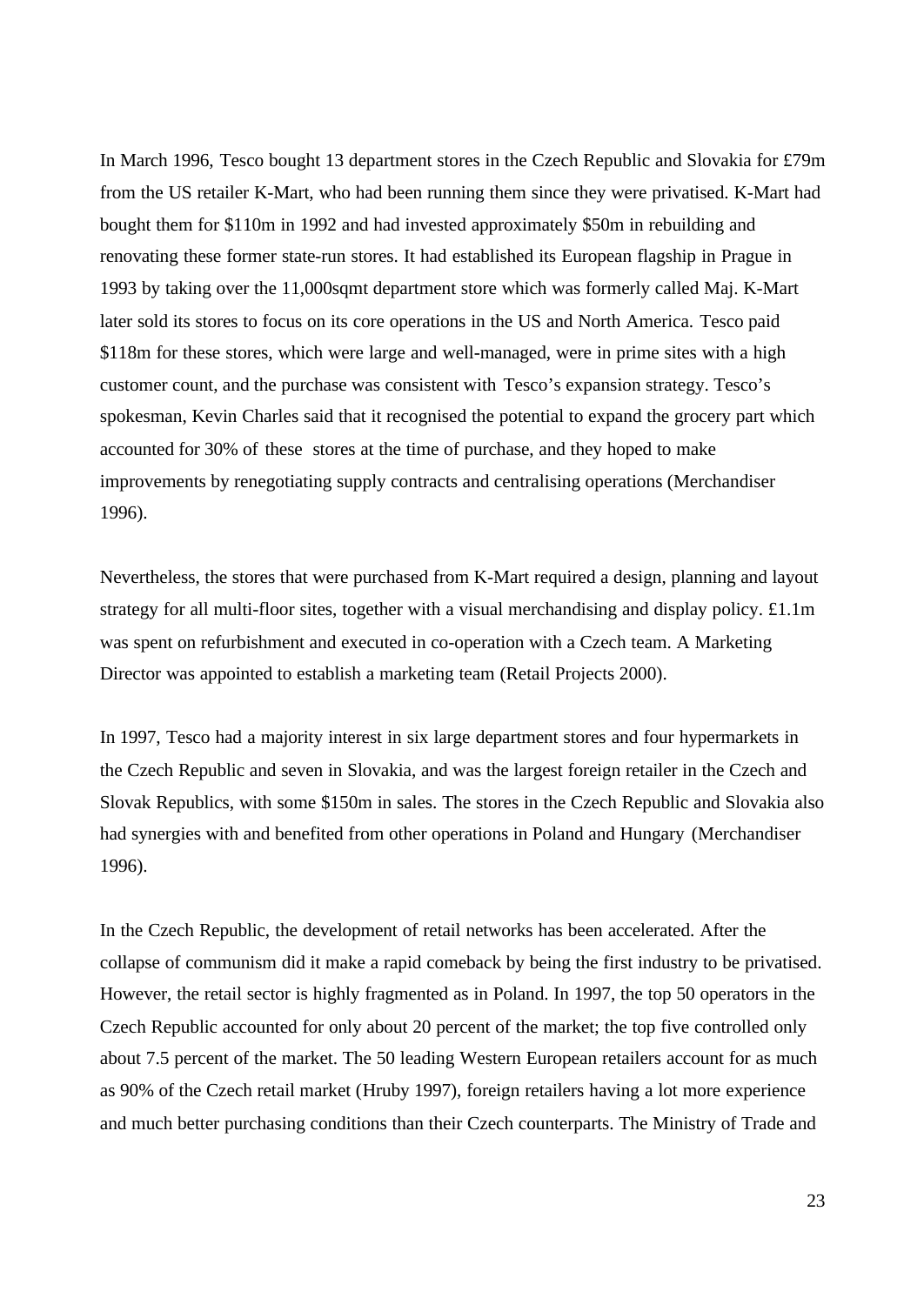Industry attempted to 'intensify competition' among retailers but this strategy was criticised as this limiting the growth of chains. The proposals of the Ministry, presented in June 1997 to the Cabinet, were in favour of small Czech companies, although they did not single out foreign chains for regulation. The objectives of these proposals covered expediting the development of a Czech wholesale distribution network, providing financing opportunities to small retailers, and removing the legal obstacles to the establishment of consumer co-operatives (Sturm 1997). However, as will be discussed below in the case of Tesco, foreign retailers like those in the US tend to use just-in-time distribution systems at home, rather than wholesale. The long-term objective is to achieve this delivery system by improvement to its local supply chain, since to date Tesco has stored the commodities it buys from the local suppliers.

In 1997 the Tesco-Kmart group, with a turnover of \$172m, was among the top five foreign retailers in the Czech Republic, the others being Euronova of Holland, Plus Discount of Germany, Delvita of Belgium and Julius Meinl of Austria. The investments of these foreign firms has increased in recent years and they have promoted new trends in retail development in the Czech Republic, especially in shopping centres (Sturm 1997). Tesco opened the Czech Republic's largest hypermarket – 10,000 square meters – in Prague on 29 October 1998. A second hypermarket opened in Brno on Nov 19, 1998. Tesco's advantages over the other hypermarkets, besides low prices were supposedly the customer services policy of the marketing manager of the Tesco hypermarket in Zlicin, Petr Varmuza (Orol 1998).

The first hypermarket in Slovakia opened in Nitra on 11 June 1999. The second was in Kosice, eastern Slovakia which opened in August 1999, in whose construction Tesco invested \$11.6m. The Chief Executive of Tesco Stores in the Czech and Slovak Republics, Mike Mellor said, "Tesco is the largest retail company (by sales and employees) in Slovakia." Tesco started to offer its own-brand products in stores and hypermarkets in Slovakia, where some of them are produced locally, e.g. milk, soft drinks and flour (Embassy 1999).

Tesco Czech Republic posted sales in 1999 of £178.8m (Kc10bn), an increase of 89%. Tesco opened its fifth store, in Plzen in July 2000 (AM 14.07.2000), and plans to open six new hypermarkets in the Czech Republic and Slovakia in 2000 and a further seven in 2001 (AM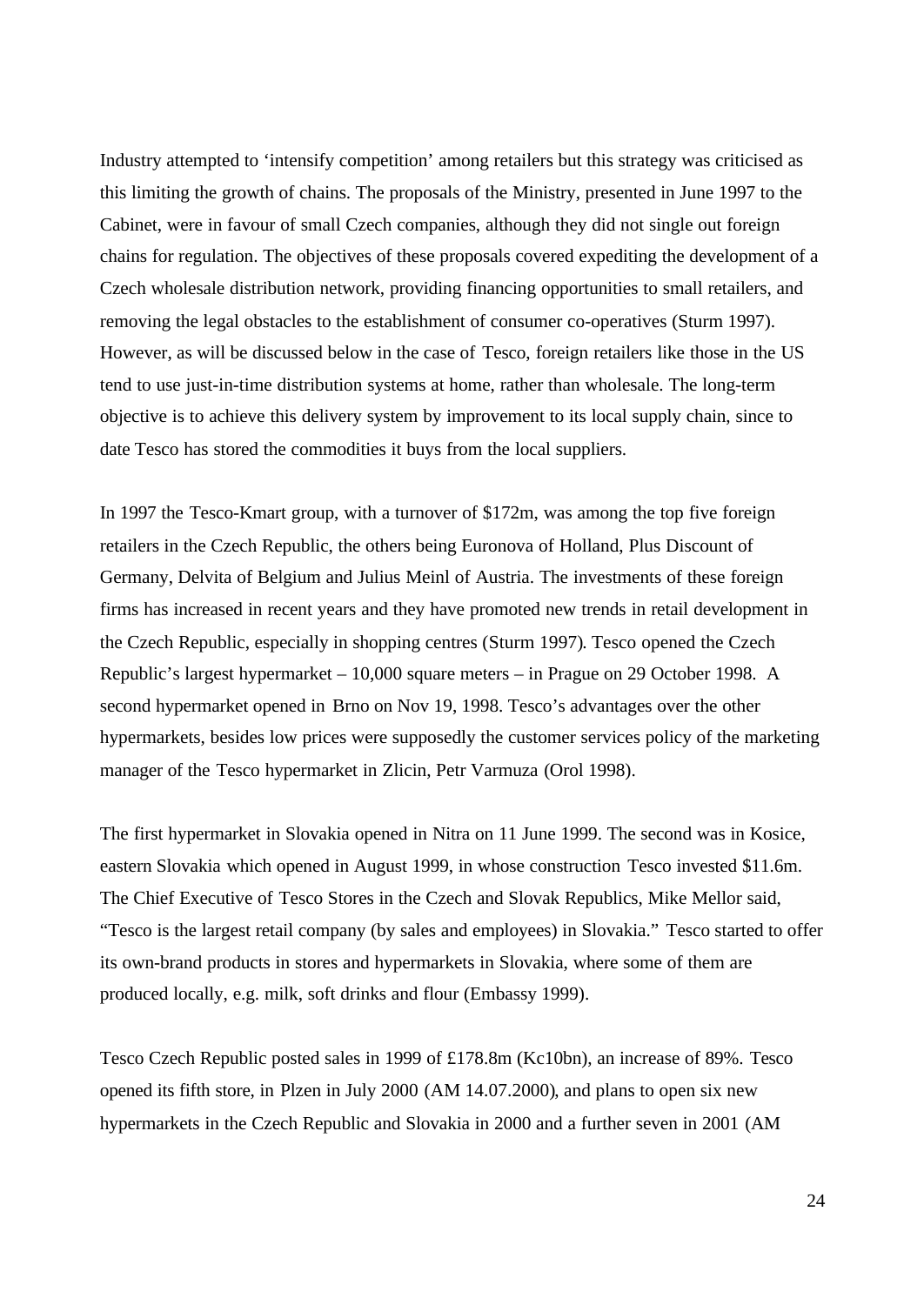12.04.2000). In 1999, Tesco invested \$414.7million (£256m) in total in Slovakia, the Czech Republic, Hungary and Poland (Pravda 26/1/1999), far more than had been planned in 1997 for the subsequent three years (Voice 1997).

## **3.6. Gains of Central Europe**

l

The philosophy that Tesco UK applied to its management was applied Tesco stores in Central Europe, i.e. a strong focus on customer needs and wants. Tesco follows a strategically different policy on cumulative learning from their experience in every one of its stores, which results in applying customer feedback from its most recently opened store as the starting point for its newest stores, in order to get closer to what customers want (Mohorovice 17.07.2000). Therefore, in addition to its own-label products, Tesco has introduced Tesco 'Value' to Central European markets, guaranteed low prices on basic products plus quality across a wide range of product lines (Tesco PLC 2000). This policy underwrites its promise of reasonable prices. The challenge for all foreign retailers, including Tesco, is to inculcate Western standards of shopping in Central Europe. In this, Tesco is offering Central Europe the benefit of its experience in running retail outlets in the UK.

Because its Central European stores require improvements to their IT infrastructure Tesco has introduced an advanced technological infrastructure compatible with point-of-sale, stock control, financial and office systems in central European stores in order to achieve identical performance with the UK. To this end, Tesco is collaborating with Lucent Technologies whose Czech subsidiary, Techniserv, installed the cabling system for all the Central European Tesco stores to enable Tesco to adopt new IT systems without concerns about communication bandwidth. Again the flexibility and capacity of the system enables the adaptation to changing needs in Tesco stores (Lucent Technologies 1999).

However, the infrastructure for the use of e-commerce in business-to-business applications has still not been well developed in central Europe<sup>16</sup>, which is a disadvantage when trying to

<sup>&</sup>lt;sup>16</sup> A pilot Electronic Data Interexchange (EDI) system initiated by Procter and Gamble and Julius Meinl (Austrian retail chain) was built up in 1996. Since then, with the efforts of the Hungarian service providers, EANCOM and MATAV, more than 100 companies operating in different sectors including retail sector have joined the EDI Forum initiated by the Hungarian Efficient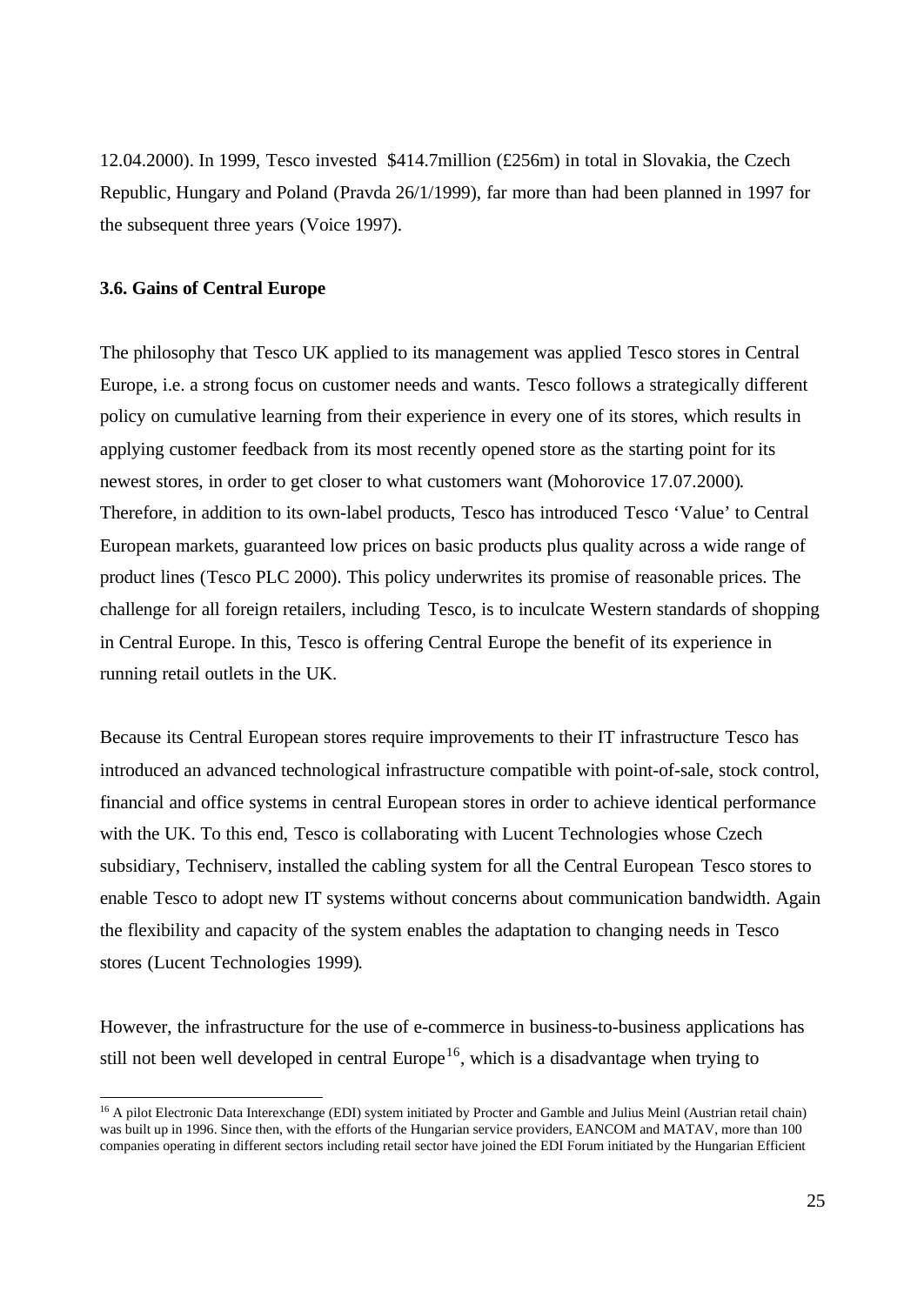establish a primacy for Internet shopping in Central Europe. Tesco has expanded its online services to the Scotland in March 1998. It plans to start online sales in Asia as it expands in Asian markets, which offer greater growth potential than at home. In South Korea in particular, 50% of households own a PC and 78% own a mobile phone. Deputy chairman of Tesco, David Reid said that Tesco could start selling food and financial services on the Internet in European and Asian markets as early as 2001. Tesco still has to decide where it can choose to launch services without huge investment (AM 31.03.2000). Financially Tesco has a strong background thanks to its home market share, which supports its risk-taking, trial-and-error strategies in outward investments. Nevertheless, as the Central European markets are small and not ready for extensive use of e-commerce, it intends to minimise the probability of less successful online business in this region to avoid losses. Despite the dominance of foreign retailers in Central European countries, only a few local (Czech) entrepreneurs, such as Z-Market and Az do domu, have taken the risk of starting to use the Internet to prop up their business. These firms say that they are building their customer base through advertisements, escalating the number of customers in order to be profitable. Their only consolation is the possibility of exploiting the persisting deficiency of the relationship of Tesco with its local customers (Poston 1998).

## **3.7. Cultural Influences to Retailing in Central Europe**

l

Retail chains, anchored by hypermarkets, drive Central European consumers towards Westernstyle shopping centres. Nevertheless Central Europeans are keen to have national products on offer to reflect their national identity. In the Czech Republic, it is suicide for retailers not to offer Czech products. Thus this is imperative that foreign retailers establish good and long-term relationships with local producers, and also puts pressure on them to get better price deals similar to what they get from their own-brand producers. Local food processors transmit this pressure to farmers. In the Czech Republic, government officials proposed the adoption of legislation to regulate trade relations between chain retailers and suppliers. Marketing consultants, on the other hand, believe there is no unfair price pressure on domestic suppliers. On the contrary, it pushes the domestic supplier to exploit market techniques, such as making products to be sold under

Consumer Response. Tesco-Global is one of the firms joining this forum (Uni Commerce 11.04.2000) with the introduction of online shopping to the Central Europe in mind.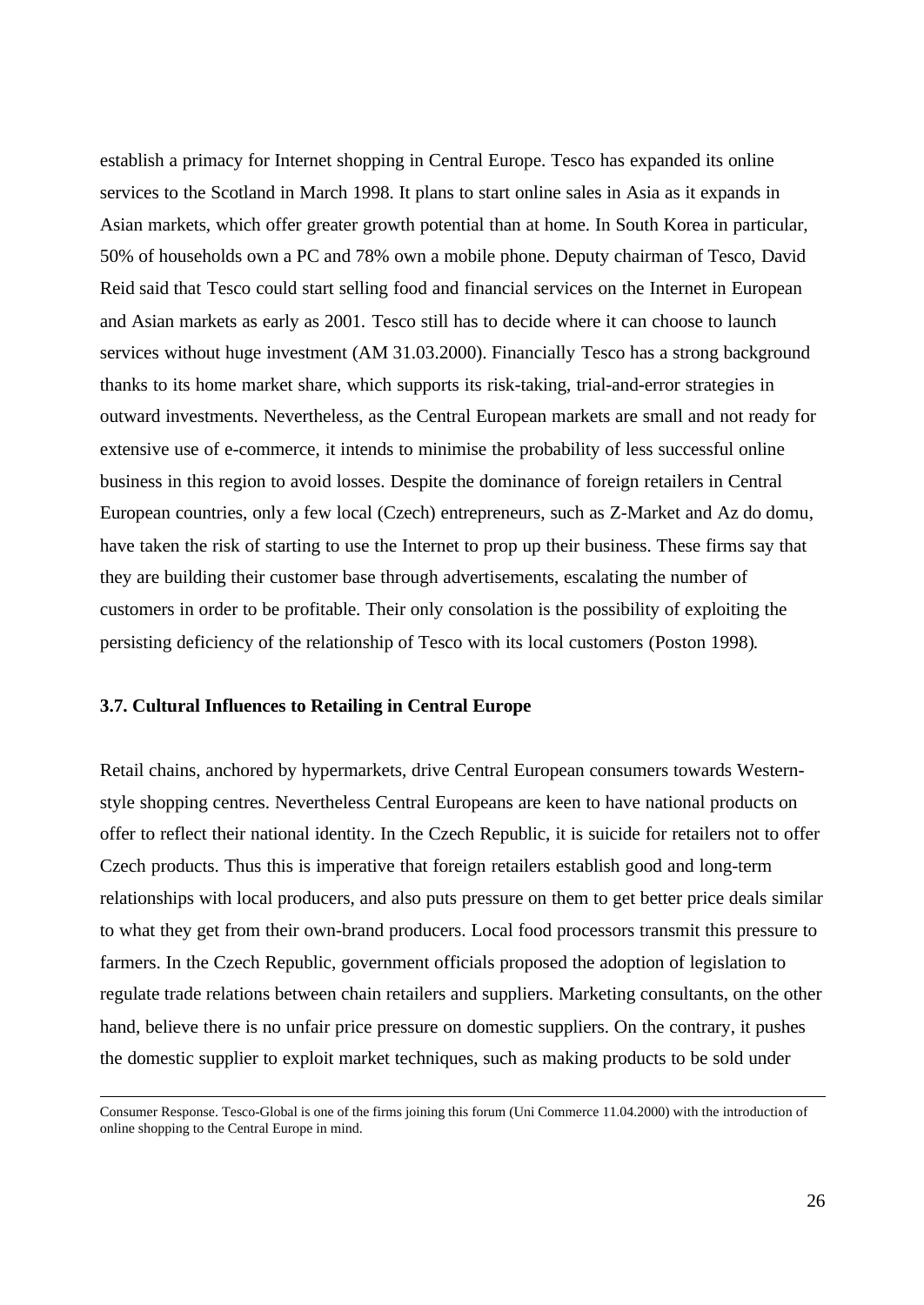supermarkets' own labels, or developing their brands and looking for opportunities to specialize, climbing the ladder through industrial upgrading (Business Central Europe Magazine May 2000). Local suppliers might also try to take the advantage of large customers.

Recently, some of the traditional Hungarian brands have started to gain market share, giving the impression that old Hungarian companies, have overcome their previous backward situations.<sup>17</sup> However, these are not a sign of improved position of home-grown companies. Rather it is that these Hungarian brands have been marketed by the Western companies for most of the last decade. The renewed vigour of the old brands is due both to Western marketing techniques and capital, and to the loyalty of the Hungarian consumers old brands. The low purchase price from local production facilities together with the purchase of the local brand compares favourably with imports and advertising exports the local nostalgia for traditional brands. The commercial director of Tesco in Hungary, Paul House, pointed out that the Hungarian companies that really seem to be on the way back are not food retailers (Economist Intelligence Unit 27.06.2000).

# **4. Buyer-driven Commodity Chain**

l

Tesco's operations are a good example of a buyer-driven commodity chain with regard to governance structure, described in the literature of 'global commodity chain' by Gereffi (1994). Gereffi and Korzeniewicz (1994) define a global commodity chain as "sets of interorganizational networks clustered around one commodity or product, linking households, enterprises, and states to one another within the world economy"<sup>18</sup>. Porter (1998) emphasizes this point in his value chain approach, which shows similarities to Gereffi's global commodity chain, by defining the competitive advantage of a firm that is embedded in the commodity chain when the chain is managed in an integrated fashion.

 $17$  The privatisation of retail outlets during the 'Pre-privatization programme' was achieved by auctions and they were bought mainly by former employees (and their families) who had worked there for several years (Vegh 1998). Thus, the domestic Hungarian retail sector is dominated by small, family-owned outlets and it is totally unrealistic to expect that these companies can successfully compete with large foreign retailers.

<sup>&</sup>lt;sup>18</sup> Hopkins and Wallerstein (1986) define a commodity chain as "a network of labor and production processes whose end result is a finished commodity", with the emphasis on processes.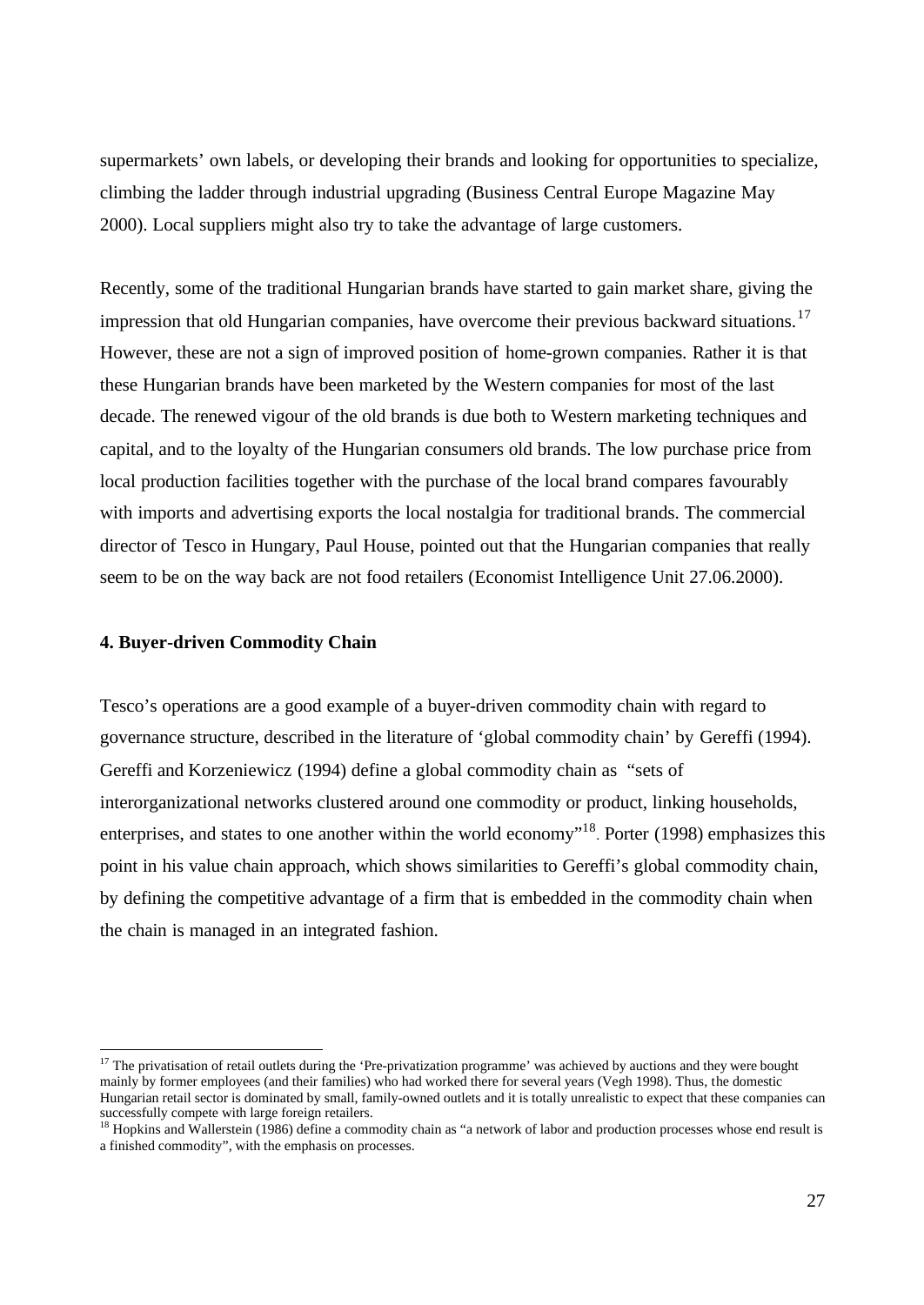According to Gereffi (1994), the commodity chain approach has three dimensions: an inputoutput structure, related to the link of value-adding economic activities; a territoriality, related to the spatial dispersion or concentration of production and distribution networks between firms; and a governance structure, related to the authority and power relationships within a chain. With regard to this third dimension, he puts forward two distinct types: producer-driven<sup>19</sup> and buyerdriven commodity chains. The latter are essentially governed by retailers, brand-name merchandisers and trading companies through decentralized production networks in a variety of exporting countries (Gereffi 1994). Their strong influence on the organization of the chain arises from their oligopolistic power. Manufacturers comply with their product specifications but retailer are not involved in the production process at all. Thus they are known as 'manufacturers without factories' and separate the physical production of goods from the design and marketing stages of the production process (Gereffi Sept 1999). This process not only involves local firms in the commodity chain as suppliers but also upgrades their capabilities as a result of having to meet the requirements of buyer/retailer firms, like Tesco, with respect to the specifications of commodities. Upgrading or switching to higher value-added activities by a beginner local firm to a great extent hinges on its embeddedness in a larger chain of production (Kessler 1999). Thus, the relations within the supply chain favours the retailer, and allows the retailer to exercise its organizational power and innovation within the supply chain, particularly with regard to its ownbrand products. This applies to Tesco in the Central European retail market.

Tesco has already started to export its own-label capability to its Central European stores and wants to increase the proportion of its own-label products. For instance, in Hungary, it launched 500 new products under its own brand name in April 2000, which helped extend its range of own brand products that are 20% cheaper than the branded products. Sales of these products in Hungary account for 12% of total sales. 200 more own brand products will be added to the range to increase both the number of products and the percentage of this representation initially to 15% and then to 20% by the end of the year, and ultimately to 40%, to match the current market share of own-label goods in the UK. However, the product range must be carefully chosen to achieve success. The appointment of new personnel plays a crucial role in the strategic decisions

l

<sup>&</sup>lt;sup>19</sup> The producer-driven commodity chain is primarily based on the subcontracting of components in capital- and technologyintensive industries and therefore is managed by the transnational corporations that exercise control from the headquarters (Gereffi, 1994).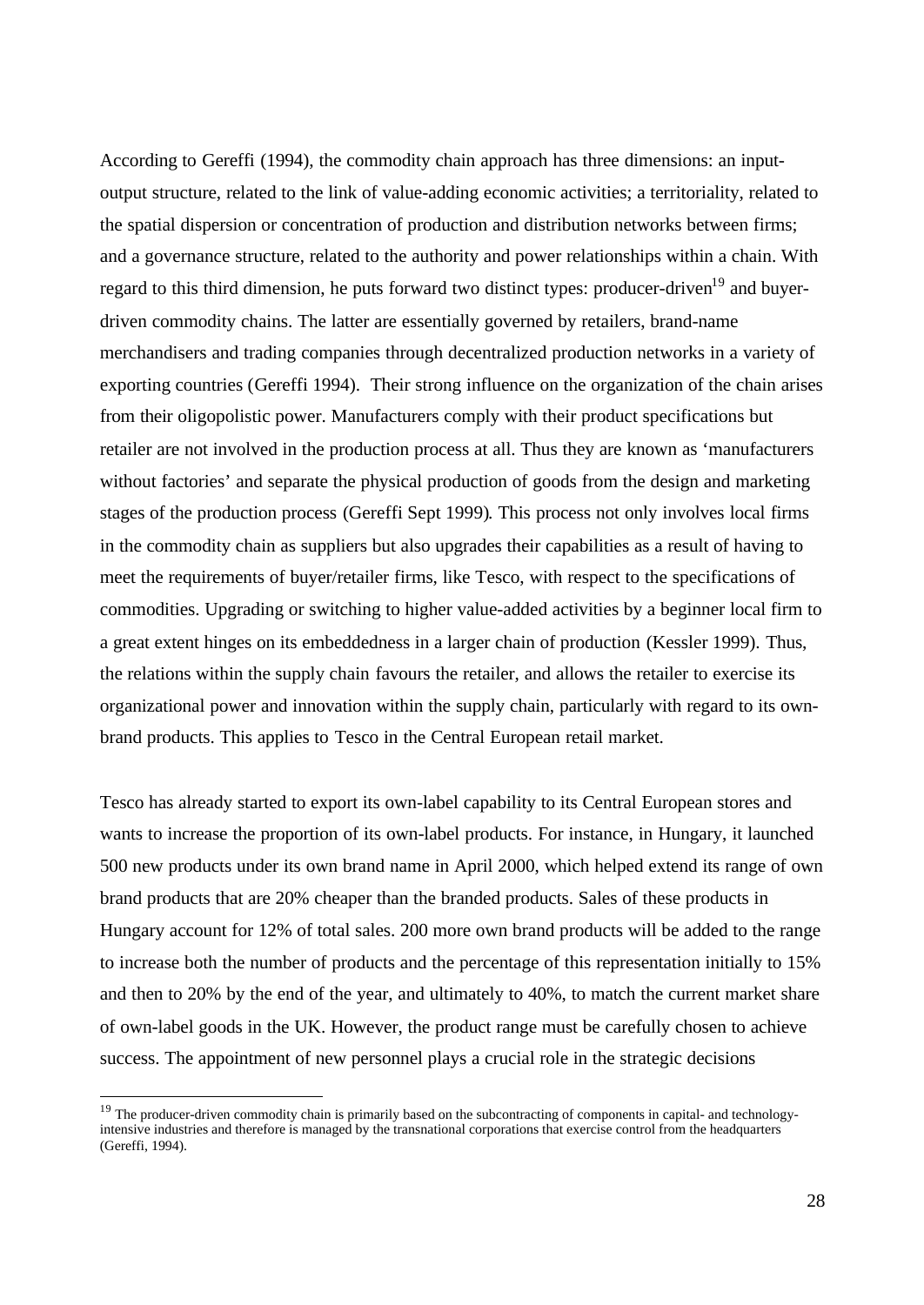concerning the products that will be attractive to local people along with well-established local supply network. These factors will determine the success and robustness of Tesco.

In 1997, when Tesco was making plans to strengthen its own-label product presence, it called on some of its existing own-label suppliers to set up in Central Europe to supply their new hypermarkets. The aim was to establish a local network of suppliers in order to reduce the costs of sourcing products from the UK. Thus Tesco behaves as a 'network organizer', acting as part of the buyer-driven commodity chain. However, a 'network relocation' also occurs. The role of Tesco as a buyer/retailer is so effective in the commodity chain that one of its major British suppliers, HL Food, has already opened premises in Poland and other suppliers have plans to do the same (Benady 1997). This is one way of creating a local network since Tesco has longlasting and trust-based relations with its suppliers in the UK. Though Tesco buys local goods from the local suppliers and stocks them in Central European stores, the task is to link them to its own-label product policy to the large extent that Tesco plans to do.

In buyer-driven commodity chains, the host-country state<sup>20</sup> is expected to be facilitative in contrast to producer-driven commodity chains, where it becomes more interventionist (Smith *et al.* 2000). An example of this was the abolition of the import tax in Poland. Up to 1997, this tax was applicable and Tesco was obliged to exploit the privileges CEFTA (Central European Free Trade Area) Agreement offers, by locating its stores close to the borders with other central European countries within a radius of 200km and distributing commodities among the stores without incurring import tax. This was open to interpretation as import from the home country to one specific point from which to make distribution with the intention of paying less import tax. After the abolition of import tax, Tesco began to import its own brand products from the UK as it had done to France. However, as this policy was not successful it is now looking to establish its two-sided supplier chain, i.e. local suppliers and UK suppliers' representatives / branches in Central Europe, which will save costs.

l

 $20$  Sometimes foreign investors may have problems with the legal requirements in the host countries. An example can be the failure of Tesco to recognise the national holiday in Hungary and to keep hypermarkets open during these special days. After the complaints from the Trade Union of Commercial Employees (KASZ), Tesco was fined HUF 20m for opening on national holidays (Hungary AM 14.03.2000).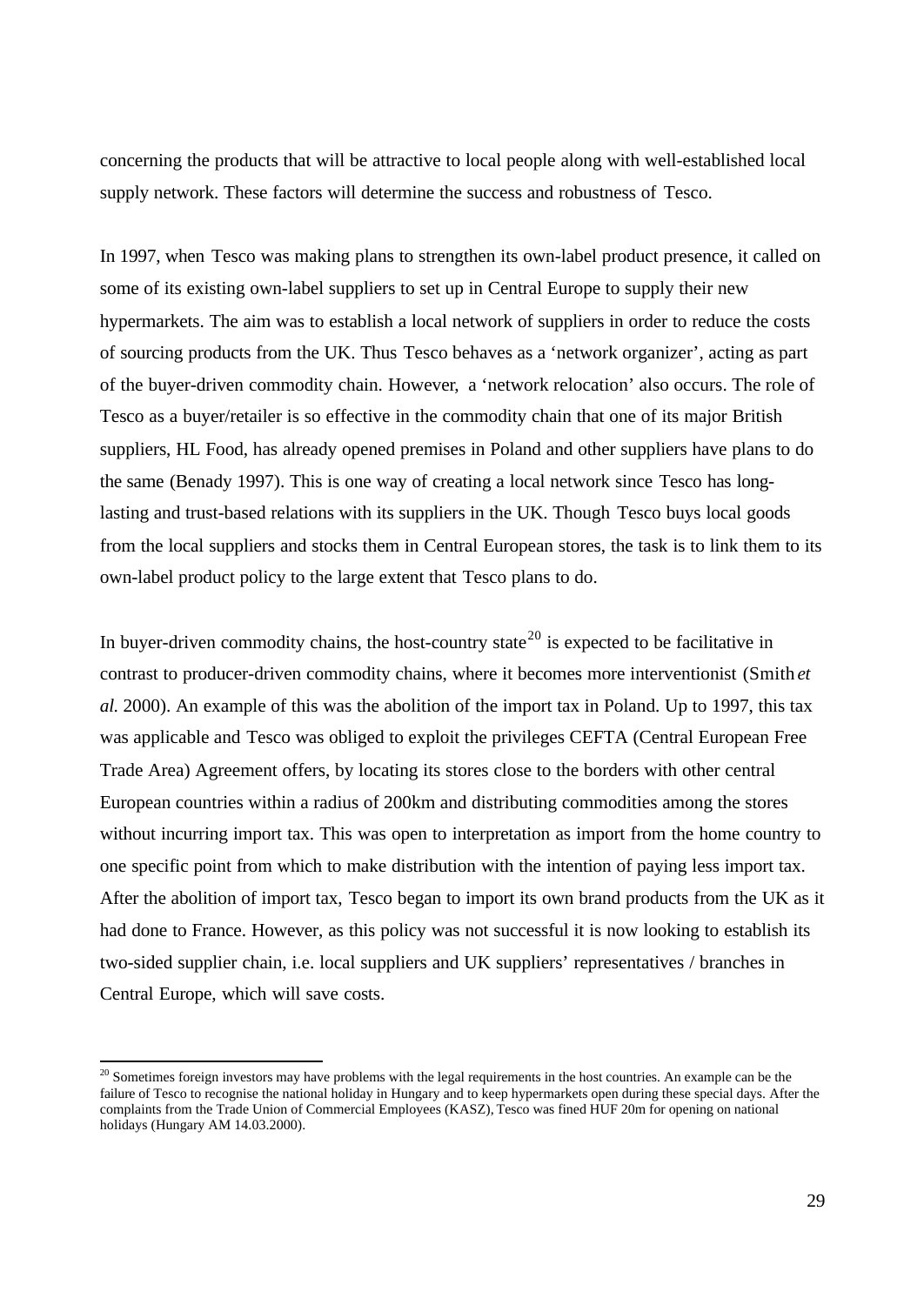On the one hand, local governments have regulated against the spread of retailers in city centres, so many retailers have established hypermarkets, in addition to the local supermarket chains they have acquired. On the other hand, Tesco made a considerable loss in 1999 due to the bureaucratic pressures among the local governors<sup>21</sup> (Beckmann, 1999).

#### **4.1. Relationships with Local Suppliers and Companies**

l

A memorandum submitted by Tesco to the Committee on Agriculture about the UK sea fishing industry and Tesco's policies towards fish purchase and sale draws attention to the approach of Tesco to retailer supply chains. Tesco believes that "A retailer's supply chain is the guarantor of the freshness of goods on sale and their smooth flow to the customer, whereas a disrupted and fragmented supply chain increases costs and interferes with price stability and product quality." Tesco gives importance to supplier selection as it wants to establish long-lasting relationships with suppliers based on its proven ability to meet detailed technical and quality specifications, and meet the varied demands of customers. Then 'obligation contractual relations' with the suppliers<sup>22</sup> rather than 'arm's length contractual relations' becomes essential (Dolan *et al.* Sept 1999). Though Tesco stresses the significance of supplier selection in particular to this segment of business, it applies to all its businesses as a rule (Tesco Stores Ltd. 1999). How important supply chain efficiency is for Tesco is borne out by the £100million savings in 1999, and the operating margin being maintained at 5.9%, despite the £380m investment in price-cut campaigns in that year (Reuters 2000).

Closer working with local and small suppliers, who do not necessarily have large marketing budgets and strong infrastructure, is needed for the production of Tesco's new own brand products, and the extension of the operations of UK suppliers to Central Europe. It is a natural result of retailing abroad, that dependence on local tastes brings about co-operation with local

<sup>&</sup>lt;sup>21</sup> "Tesco hoped to build another hypermarket along the Prague-Brno highway at the southern edge of the city. The billion crowns that the company spent on a prime spot of land was lost in one fell swoop when city councilors unexpectedly agreed to change zoning for the area. They bowed to protests from the mayor of Prague 11, who argued that the hypermarket would suck business from the small and medium-sized shops in his district and create snarls of traffic." (Beckmann, 1999).

 $^{22}$  The obligation contractual relations are classified as relations with high transactional dependence, quite durable relations and intense communication by the authors. They draw the attention of suppliers towards two attitudes of retailers: considerable power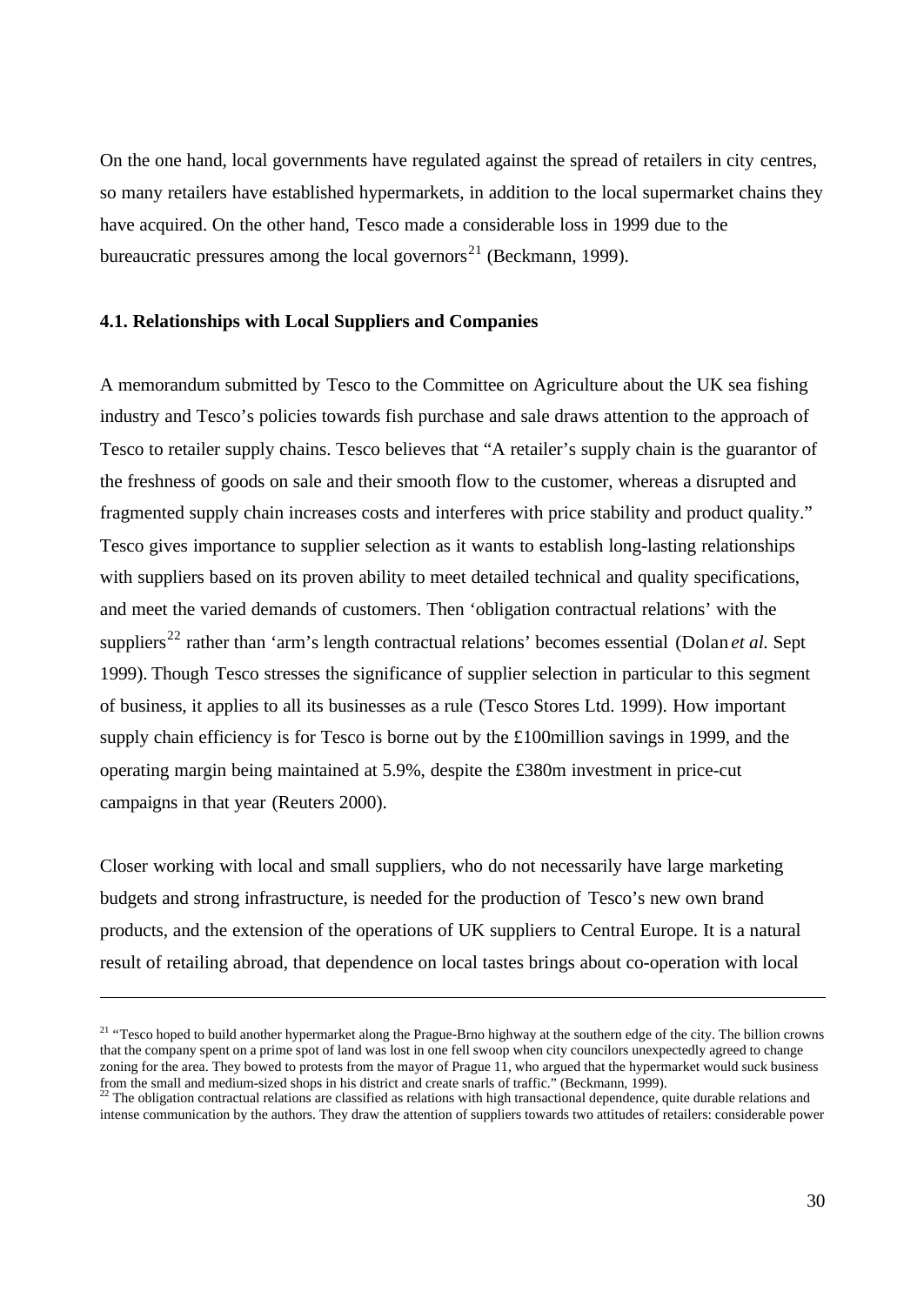suppliers. In the UK many former small suppliers have grown together with Tesco, and by establishing long-term relationships from which both sides benefit. This phenomenon can take place in Hungary. Moreover, setting up close relationships with agricultural producers helps Tesco to become involved in the whole supply chain in Hungary, and prepares the Hungarian agricultural and horticultural community to be able to compete in the tough European market of the future (Mohorovice 17.07.2000). In Hungary, Tesco has already achieved this close relationship to a large extent. The procurement of more than 90% of the 115,000 products on sale in Tesco stores was from domestic producers and wholesalers. A total of £112.6m (HUF 40bn) worth of goods was ordered and bought from Hungarian companies in 1998 (Hungarian American Lists 1999). The remaining 10%, sourced from abroad, was mainly electrical and branded sports goods. In addition, Tesco exports Hungarian goods, mainly wine, onions and paprika, worth £4m annually.

Tesco closely monitors its suppliers to keep a check on a variety of aspects, including hygiene and safety. For instance local suppliers are required to meet the high standards of hygiene demanded for food safety reasons by Tesco's microbiology team. If conditions are found to be below standard Tesco will review its relationship with the supplier. Compliance with their safety and hygiene standards improves the efficiency of suppliers and also the qualoty of the products supplied.

A sub-sector has emerged, dominated by domestic companies, that provides services to multinationals operating in central Europe to facilitate their adaptation and to expedite the process of learning the market. Tibbett & Britten Hungaria Kft is one such company that has been in business since 1997 and provides a nationwide distribution service to multinationals in Hungary. Tesco entered into a logistics partnership with Tibbett & Britten Hungaria Kft the end of 1999 when establishing its local supplier network in Hungary (Kft. 2000). This is a general complaint area, as the retail chains do suffer from the performance of the logistics system. It should be improved by not only reducing costs but through raising service quality levels, i.e. stable supply, short and low-cost delivery times, high product and service levels and competitive

l

in the hands of retailers and 'scouting' for new sources of supply , by promoting the entry of new suppliers into the chain (Dolan, *et.al.*, 1999).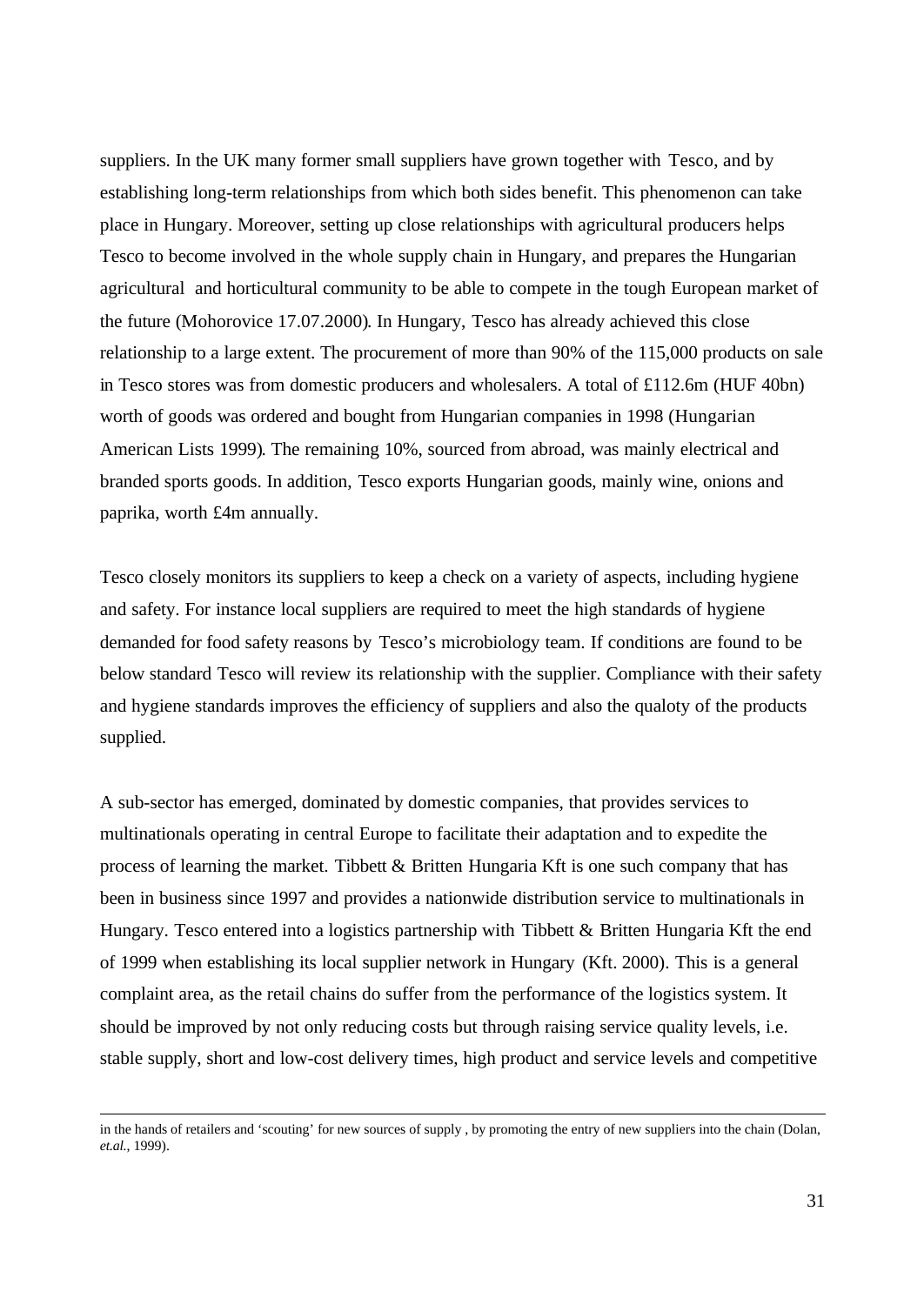prices, because complaints gather around inefficiency, excessive bureaucracy, improper stock control and a shortage of personnel trained in merchandising (Vegh 1998). These problems are overcome to a large extent when Tesco UK's systematised distribution system is introduced to Central Europe. The increasing number of hypermarkets requires a smooth distribution system. Tesco works with domestic firms in the construction of its hypermarkets in these countries. The Slovakian company Hupro is one with which Tesco co-operated on the engineering and detailed design of hypermarkets in Bratislava and Trnava in 1999-2000 (Hupro 2000). The construction of the Tesco hypermarket in Kosice was also realised by a Slovak company.

There is an anxiety in developing markets that the small fry will be swallowed by the bigger fish. However the Commercial Director of Tesco in Hungary maintains that the two formats – small retailers and supermarkets- can coexist because customers usethem for different purposes. When te market is mature, such as is the case in the UK, both formats will operate profitably side by side (Mohorovice 17.07.2000). However this successful outcome requires the implementation of government of appropriate policies.

## **4.2. Distribution Facilities of Tesco**

In the UK, Composite Distribution Centres control the distribution system of Tesco. There is one in Harlow responsible for sorting out goods from many producers and wholesalers and distributing them to 74 different Tesco stores, using huge trailers. The distribution system of Tesco can be called just-in-time since there is no storage of food products which have a short shelf life. Stores receive frequent deliveries from distribution depots, as store managers are able to say at any time which goods need replenishing due to the recording of sales by tills (Brown, October 1999).

In Central Europe, Tesco currently uses three distribution channels located in the Czech Republic, which handle only 15% of Tesco's goods, as opposed to the 90% of Tesco's goods handled by the distribution facilities in the UK. Apart from this, it has a central storage depot and in-house logistic network in Poland. To improve this, Tesco is currently working on establishing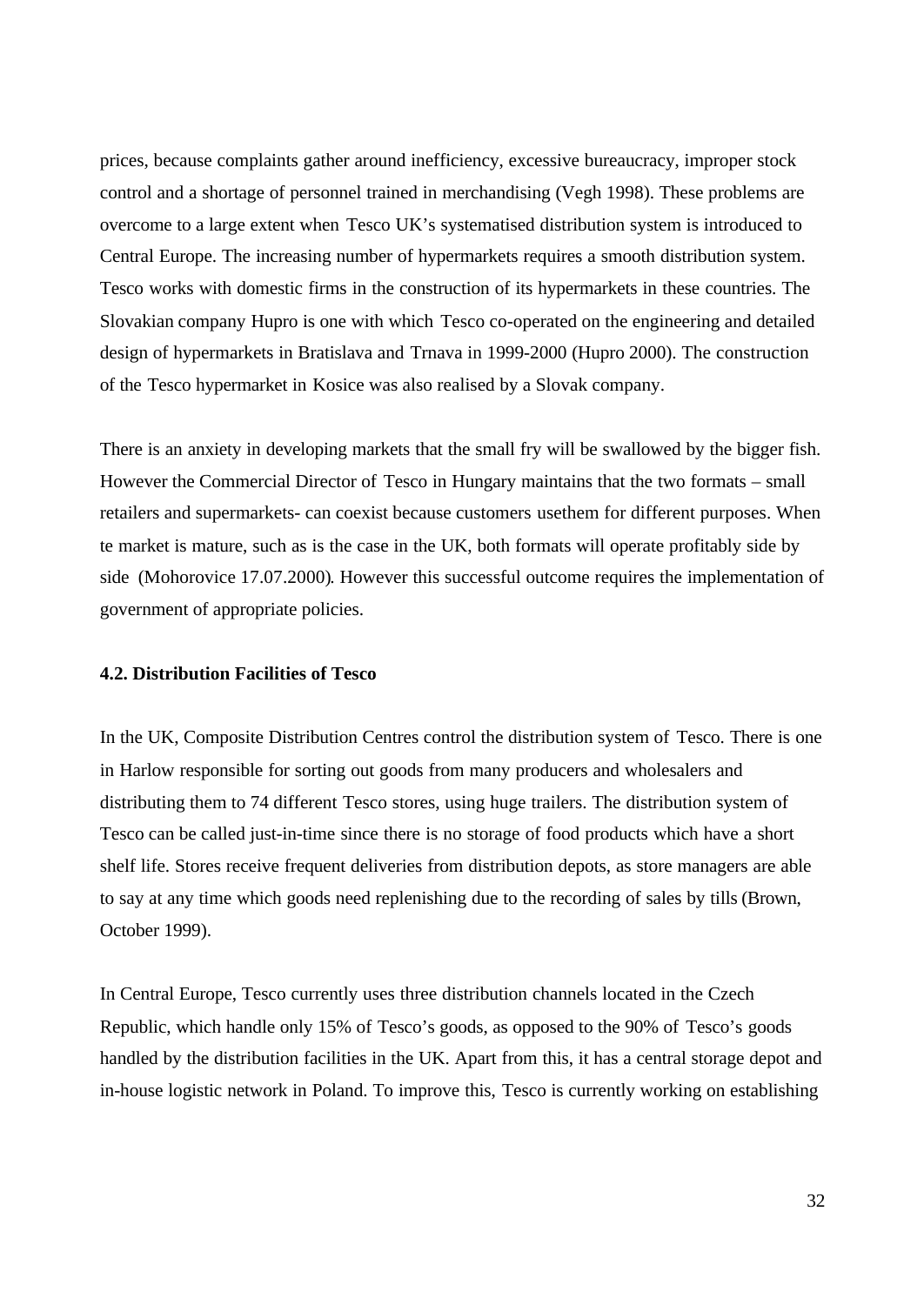its own central European distribution strategy to make it ready in the autumn 2000 (Zivnustkova 26.06.2000).

## **5. Conclusion**

Tesco undoubtedly has contributed to altering the retailing structure of Central Europe. Many traditional businesses have disappeared and new ones have emerged, along with the development of shopping malls and retail chain stores. Not only has the number of entrepreneurs increased but also the introduction of new marketing concepts and new forms of information technology have helped to accelerate this transformation of certain features. The retail system have had to change as a result of the development of West European marketing and advertising concepts as well as the application of West European business understanding. The former comprises mainly attractive design, packaging, and better customer services, and the latter includes the efficient and timely supply and distribution of (foreign and local manufacturer's) products in the domestic market. New information technologies, such as computerised inventories and bar-code systems, both in production and warehousing, and point-of-sale have been introduced via the foreign retail chains. All of these have changed shopping habits in Central Europe and introduced the use of television, catalogues and credit cards. The problems that exist are related to government, which lacks the ability to enforce strict regulation of retail activities to avoid the black market and to reduce the disadvantages of the business environment for foreign retailers (Vegh 1998).

Tesco is determined to apply and benefit from its UK strategies in its investments overseas. It has benefited greatly from its rapidity in developing new ownership-specific advantages and exploiting existing ones (Dunning 1993) in the UK retail markets, and has become a first mover that grasps its advantages. The fragmented market structure and further development opportunities of the retail sector in Central Europe have expedited the progress of Tesco. The relatively easier entry of Tesco to these countries led to its focusing on other activities to help boost investments, such as the introduction of IT to stores, training and management, and establishment of supplier networks.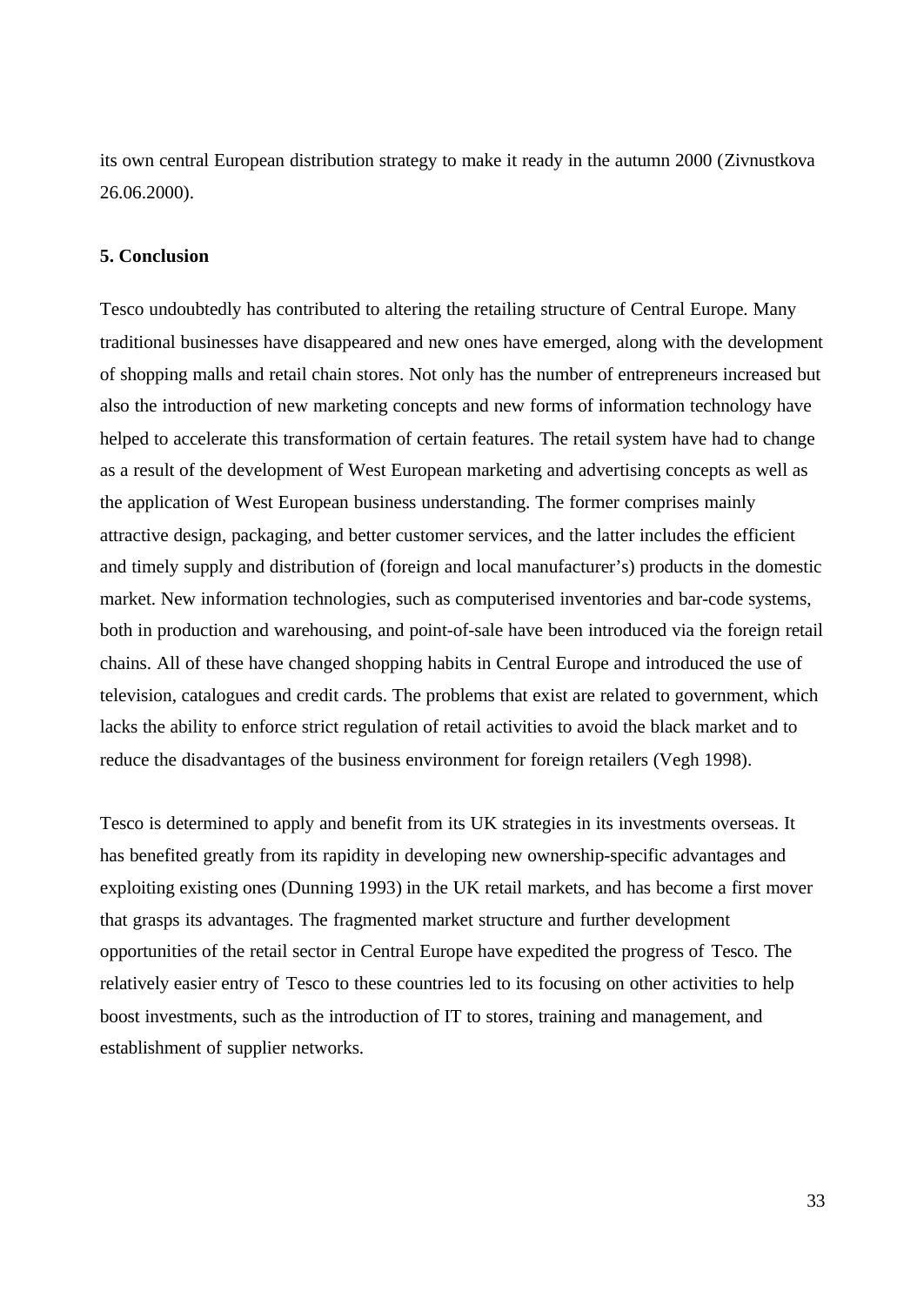Greater flexibility in production processes and distribution systems facilitate both the configuration of its network structures and technology and knowledge spill-overs within Tesco. When the training and management policies it pursues in Central European stores have coincided with the policy of long-lasting relationships with the suppliers, the backbone of its business has been shaped. These characteristics have also brought its lead position in the commodity chain, making Tesco an example of an emerging Central European buyer-driven commodity chain.

The adoption of and adaptation to advancements in IT in the retail sector have propelled Tesco's success not only in its store management and employee training but also in its network with suppliers. Tesco's philosophy of exporting customer services has determined their employee training policy. The creation of new positions for British managers in Central Europe has paved the way for transfer of knowledge. The supplier network of Tesco has developed in two ways: one with local suppliers, the other with the UK suppliers that have established offices in the CEE with the encouragement of Tesco. The smooth functioning of a supplier chain governs the extent of success of a retailer. Therefore, Tesco has acknowledged the advantage of a chain consisting of local producers, even for its own-brand products, that will maintain a robust position in the CEECs in terms of both price competitiveness and market share. Taking all these factors into consideration, it is apparent that the technology, knowledge and network structures of Tesco intersects well with the buyer-driven commodity chain. This interface is positive, and as long as it continues to be encouraged there is no reason for Tesco not to build upon its operations in the Central European countries.

#### **REFERENCES**

Andersen Consulting (2000). Tesco, Andersen Consulting. **August 2000**.

- Ankers, G., E. Gerova, et al. (1999). Tesco Logistics Report. Helsinki, Helsingin Liiketalouden Ammattikokekoulu - TALKO**:** 23.
- Bank&Toszde (1996). In the meantime, Bank&Toszde. **August 2000**.
- Beckmann, A. (1999). "Dysfunctional decision-making. The battle for Prague's future." Central Europe Review **vol1**(no21).

Benady, D. (1997). "Continental Shift." Marketing Week **20**(28): 52-55.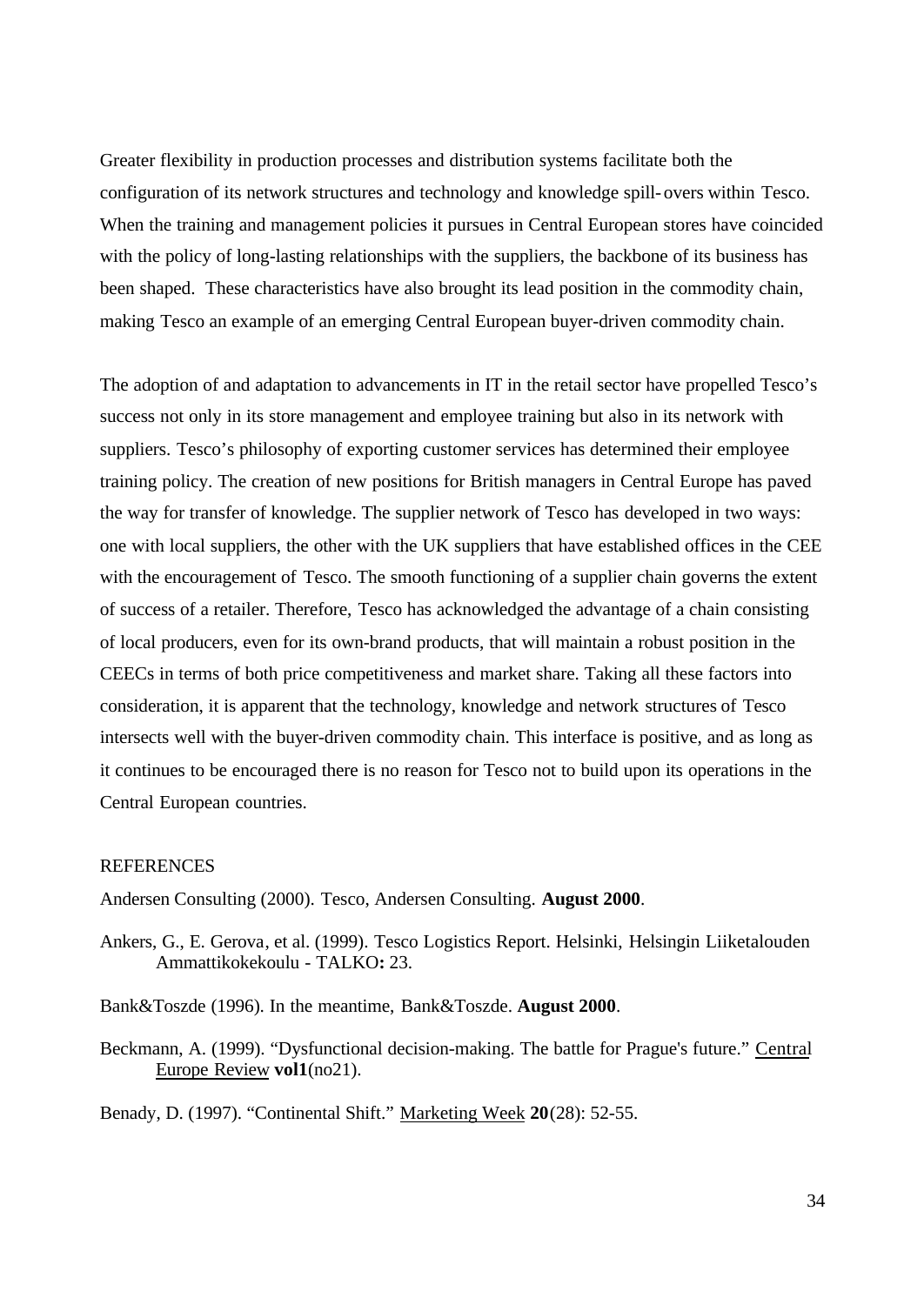- Business Central Europe Magazine (May 2000). A survey of foreign direct investment: Closed shops? How foreign chains are shaking up the Czech retail sector, The Economist Newspaper Limited, 2000. **August 2000**.
- Business in Thailand Magazine (June 1998). UK's Tesco takes significant stake in CP's Lotus. Business in Thailand Magazine.
- Dolan, C., J.Humphrey, et al. (Sept 1999). Horticulture Commoity Chains: The impact of the UK market on the African Freah Vegetable Industry. Institute of Development Studies, Working Paper No:96. University of Sussex.

Finch, J. (1999). Tesco sets its sight on global power New barrage readied in grocery price war. Guardian unlimited.

- Gereffi, G. (1994). The organization ofbuyer-driven global commodity chains: How US retailers shape overseas production networks. Commodity chains and global capitalism. G. Gereffi and M. Korzeniewicz. Westport, Praeger.
- Gereffi, G. (Sept 1999). 'A Commodity chain Framework for Analyzing Global Industries'. IDS Workshop, Spreading the Gains from Globalization. Universtiy of Sussex.
- Gereffi, G. and M. Korzeniewicz, Eds. (1994). Commodity chains and global capitalism. Westport, Praeger.
- Greenpeace (1999). GE-Tesco to phase out GMOs, Greenpeace.
- Hollinger, P. (1998). "Super Market Success: Having made it to the top of the pile in England, supermarket chain Tesco is about to embark on the next great challenge: conquering the world." New World(I/98).
- Hollinger, P. (1999). Survey-Europe's most respected companies: Winner of popularity stakes, The Financial Times Limited. **August 2000**.
- Hume, N. (2000). Market forces: Tesco denies that it's in Real talks. Money Unlimited.
- Hungary AM (14.03.2000). "Trade Union files complaint against Tesco." Hungarian AM.

ICL (2000). Retail Case studies: Tesco, ICL. **August 2000**.

- Kessler, J. A. (1999). "The North American Free Trade Agreement, Emerging Apparel Production Networks and Industrial Upgrading: The Southern California / Mexico connection." Review of International Political Economy **6**(4): 565-608.
- Lieberman, M. B. and D. B. Montgomery (1988). "First mover advantages." Strategic Management Journal **9**((Special Issue)): 41-58.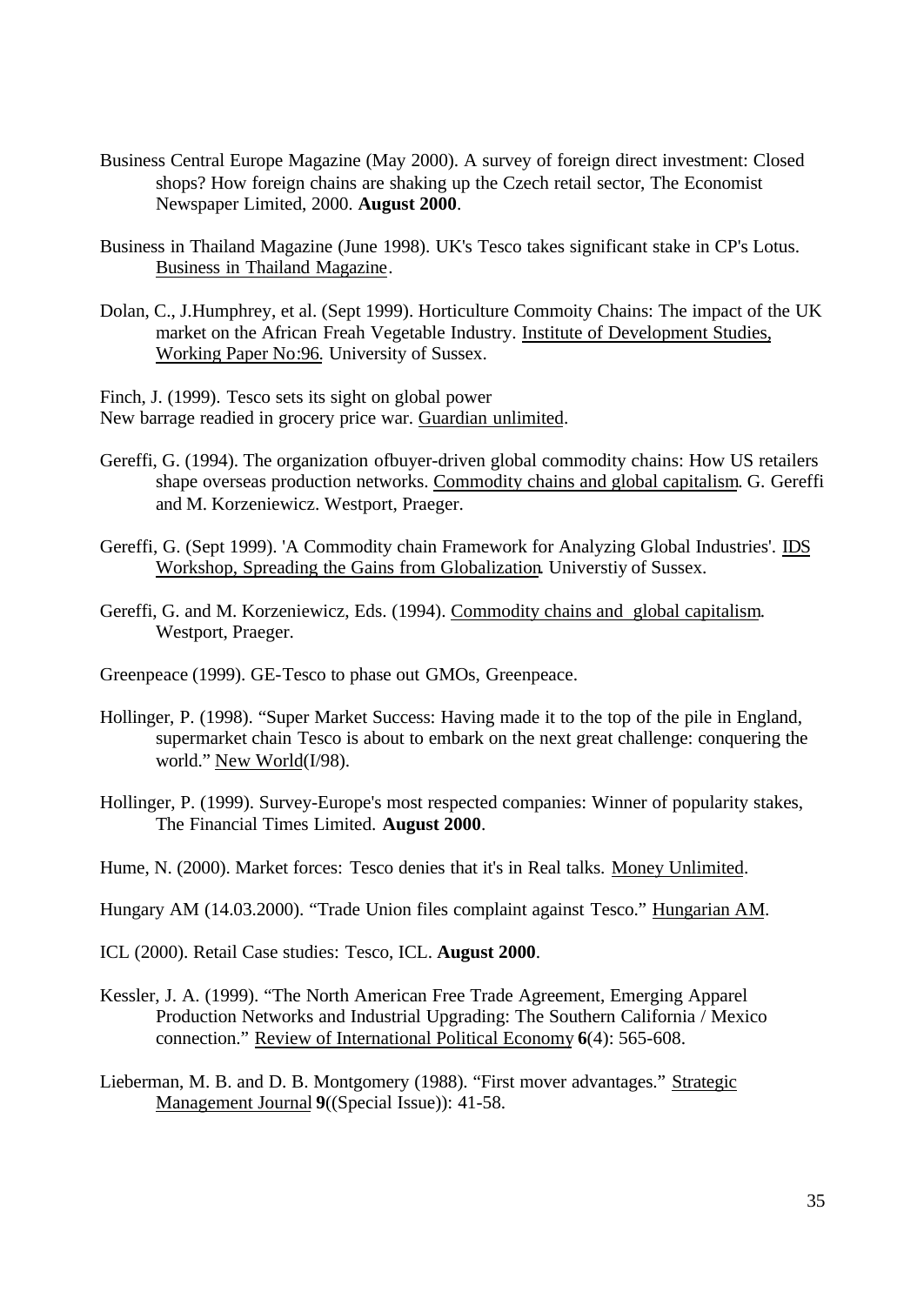- Lucent Technologies (1999). High performance IT infrastructure for stores in fast developing European markets, Lucent Technologies.
- McKinsey Co. (2000). McKinsey Global Institute Reports: General Merchandise Retailing (Poland), McKinsey Corporation.
- Mohorovice, D. (17.07.2000). "Minding the store Tesco Commercial Director Paul House on customer service, supplier relations, and what milk and home mortgages have in common." Budapest Business Journal: 9.
- Murphy, C. (1999). "Tesco braves the dangers of taking brands abroad." Marketing(22 April 1999): 19.
- Ody, P. (25 Oct 2000). Working towards a total, visible network. Financial Times Survey.
- Porter, M. E. (1998). The Competitive Advantage of Nations. London, Macmillan.
- Reference Point (2000). How Tesco measures the tastes of its customers, Reference Point Ltd. **August 2000**.
- Retail Projects (2000). Tesco Stores Czech and Slovak Republics, Retail Projects. **August 2000**.
- Reuters (2000). Tesco tops profit forecasts, splits Internet arm, ZDNet, 11 April 2000. **August 2000**.
- Smith, A., A. Rannie, et al. (2000). 'Where the jobs will be in the United States of Europe': Networks of value, commodities and regions in Europe after 1989. ESRC One Europe or Several? Programme, Working Paper 4/00.
- Tesco News Centre (August 2000).
- Tesco PLC (2000). Annual Report, 2000.
- Tesco PLC (2000). Web site of Tesco. **August 2000**.
- Tesco PLC (31.03.2000). Eleven Leading Retail Companies to form Worldwide Retail Exchange, Tesco News Centre. **August 2000**.
- Tesco Stores Ltd. (1999). Memorandum submitted by Tesco Stores Ltd. (J63) to Select Committee in Agriculture Minutes of Evidence, Tesco Stores Ltd. **August 2000**.
- The Nation (2 August 2000). "Retailers advocate government control." The Nation (Thailand).
- Uni Commerce (11.04.2000). Tesco expands in Cetnral Europe and Asia, Uni Commerce wants Works Council, Uni Commerce. **2000**.